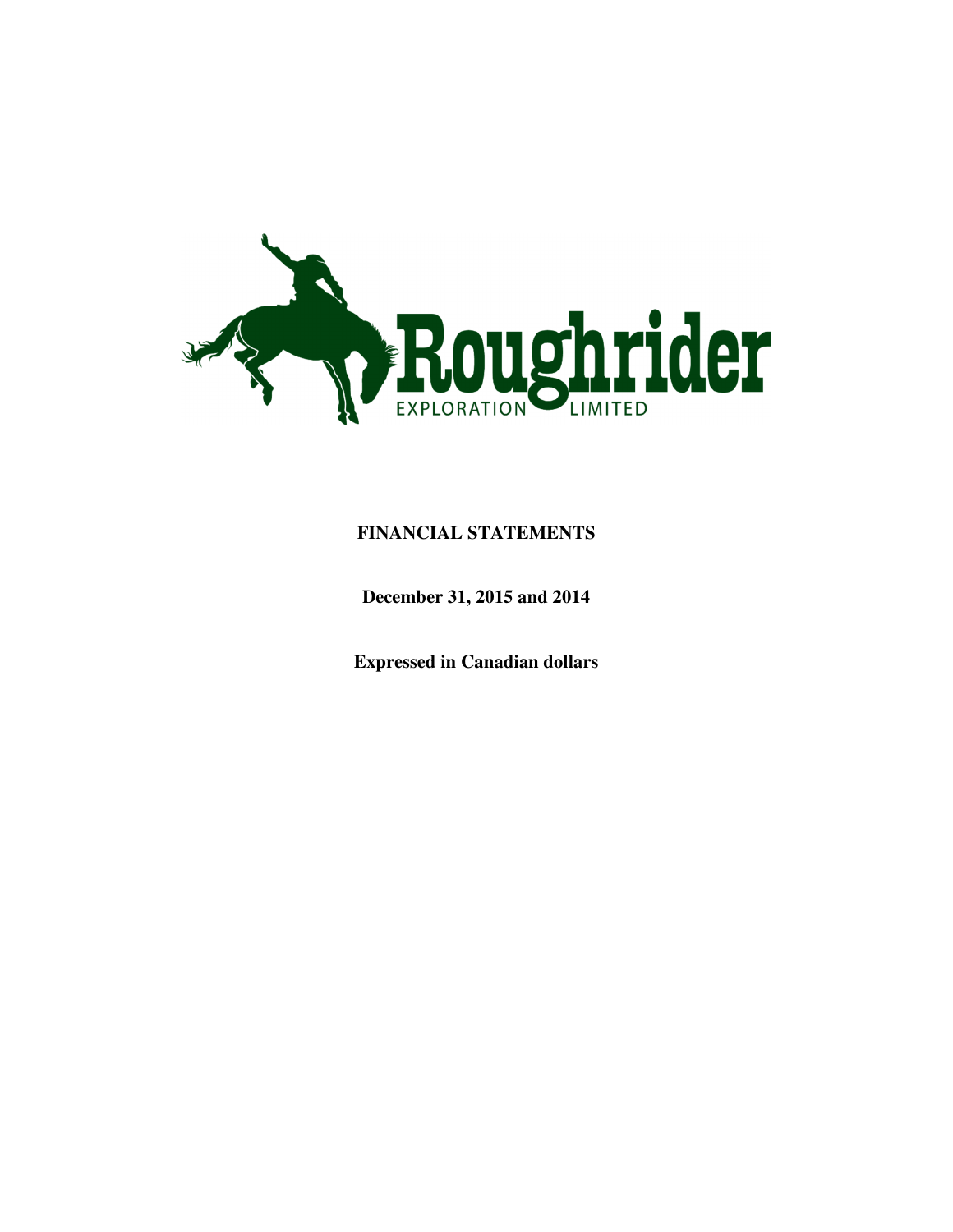## **INDEPENDENT AUDITORS' REPORT**

To the Shareholders of Roughrider Exploration Limited

We have audited the accompanying financial statements of Roughrider Exploration Limited, which comprise the statements of financial position as at December 31, 2015 and 2014 and the statements of loss and comprehensive loss, changes in shareholders' equity, and cash flows for the years then ended, and a summary of significant accounting policies and other explanatory information.

### *Management's Responsibility for the Financial Statements*

Management is responsible for the preparation and fair presentation of these financial statements in accordance with International Financial Reporting Standards, and for such internal control as management determines is necessary to enable the preparation of financial statements that are free from material misstatement, whether due to fraud or error.

### *Auditors' Responsibility*

Our responsibility is to express an opinion on these financial statements based on our audits. We conducted our audits in accordance with Canadian generally accepted auditing standards. Those standards require that we comply with ethical requirements and plan and perform the audit to obtain reasonable assurance about whether the financial statements are free from material misstatement.

An audit involves performing procedures to obtain audit evidence about the amounts and disclosures in the financial statements. The procedures selected depend on the auditors' judgment, including the assessment of the risks of material misstatement of the financial statements, whether due to fraud or error. In making those risk assessments, the auditor considers internal control relevant to the entity's preparation and fair presentation of the financial statements in order to design audit procedures that are appropriate in the circumstances, but not for the purpose of expressing an opinion on the effectiveness of the entity's internal control. An audit also includes evaluating the appropriateness of accounting policies used and the reasonableness of accounting estimates made by management, as well as evaluating the overall presentation of the financial statements.

We believe that the audit evidence we have obtained in our audits is sufficient and appropriate to provide a basis for our audit opinion.

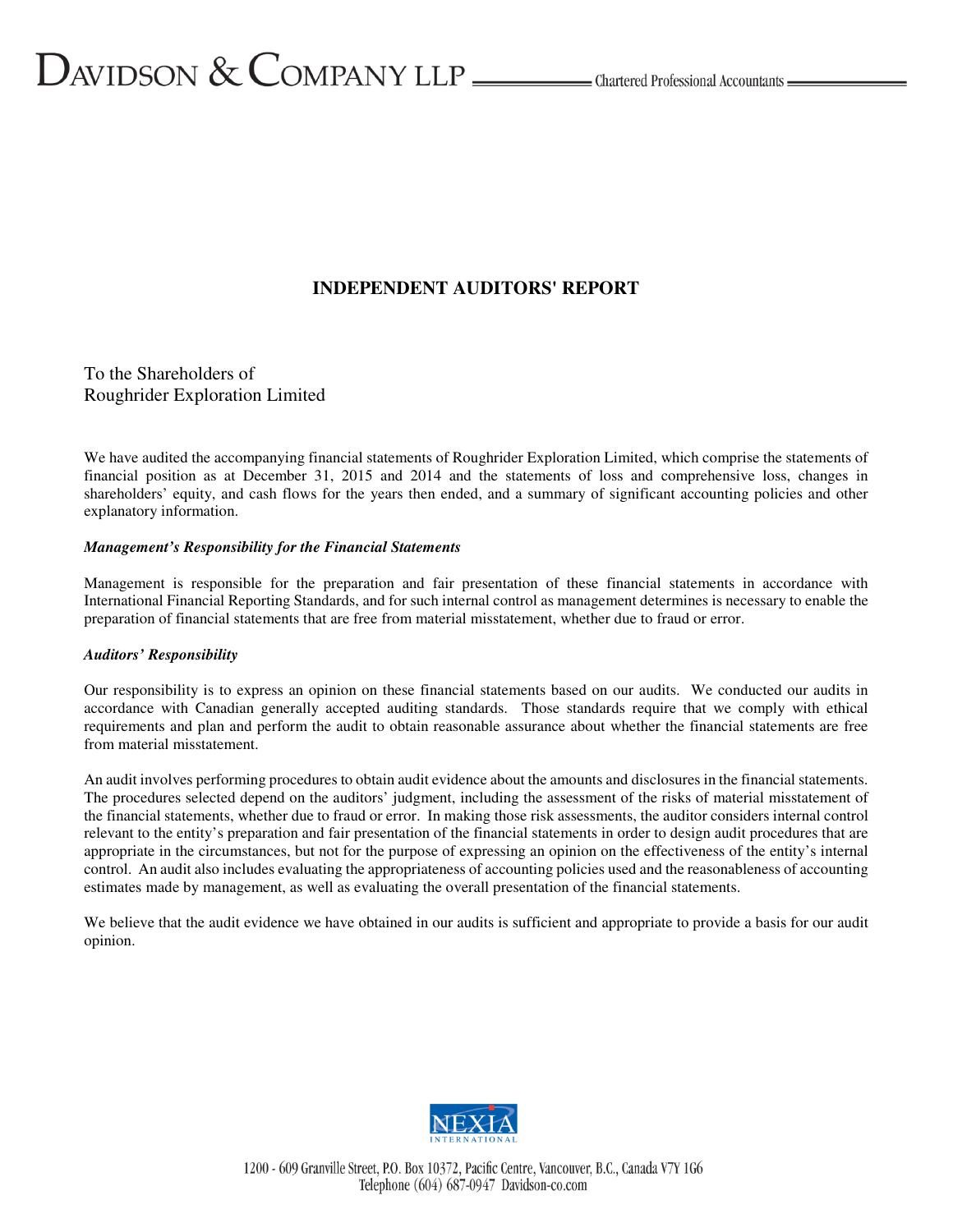#### *Opinion*

In our opinion, these financial statements present fairly, in all material respects, the financial position of Roughrider Exploration Limited as at December 31, 2015 and 2014 and its financial performance and its cash flows for the years then ended in accordance with International Financial Reporting Standards.

#### *Emphasis of Matter*

Without qualifying our opinion, we draw attention to Note 1 in the financial statements which describes conditions and matters that indicate the existence of a material uncertainty that may cast significant doubt about Roughrider Exploration Limited's ability to continue as a going concern.

## **"DAVIDSON & COMPANY LLP"**

Vancouver, Canada Chartered Professional Accountants

April 28, 2016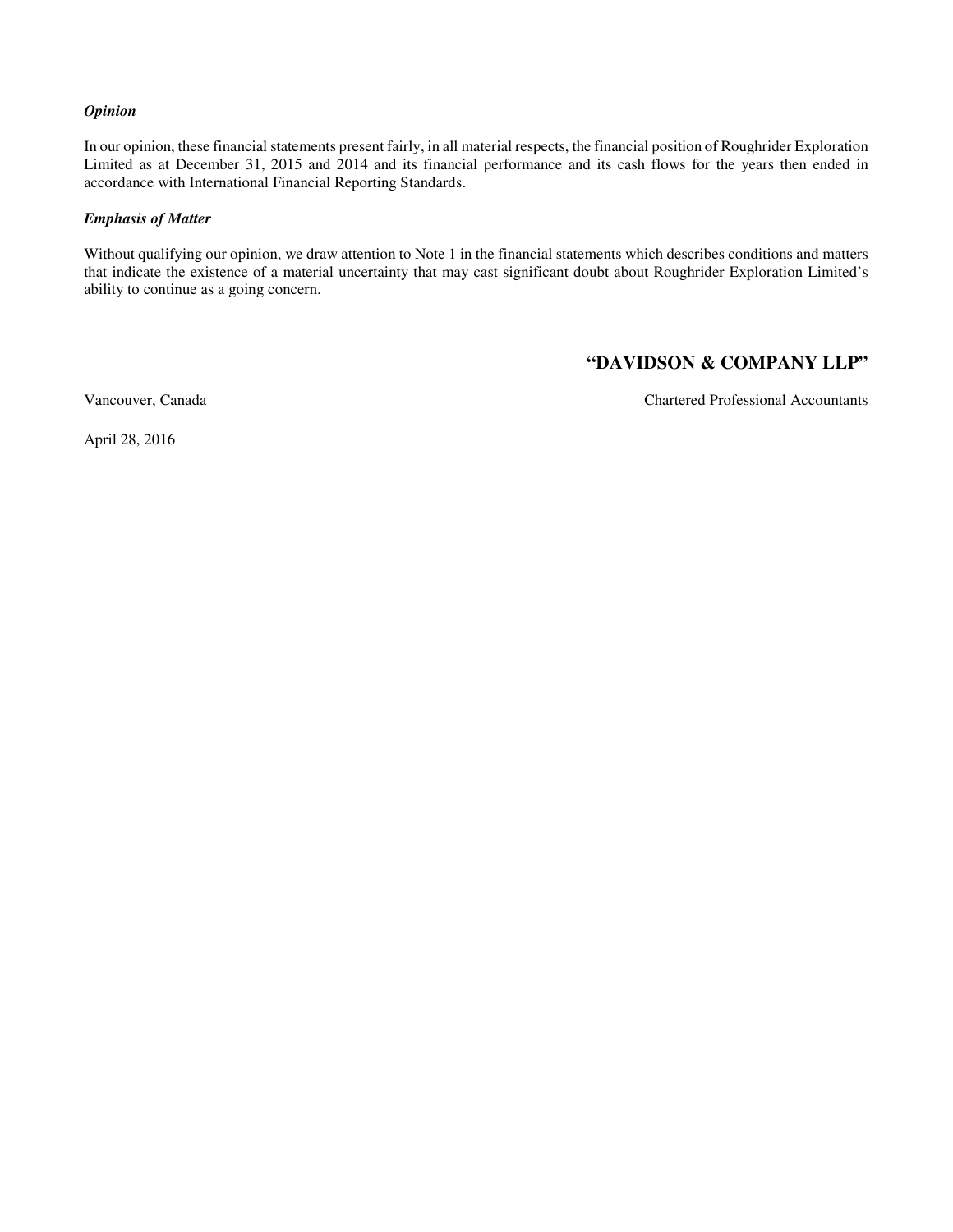**STATEMENT OF FINANCIAL POSITION** 

*Expressed in Canadian Dollars* 

|                                                   | As at<br>December 31,<br>2015 | As at<br>December 31,<br>2014 |
|---------------------------------------------------|-------------------------------|-------------------------------|
| <b>ASSETS</b>                                     |                               |                               |
| <b>Current assets</b>                             |                               |                               |
| Cash and cash equivalents<br>Receivables          | \$<br>375,102<br>24,554       | 1,300,201<br>\$<br>80,481     |
| Prepaid expenses                                  | 13,735                        | 10,464                        |
|                                                   | 413,391                       | 1,391,146                     |
| <b>Non-current assets</b>                         |                               |                               |
| Exploration property acquisition costs (Note 4.a) | 1,021,316                     | 620,382                       |
| Security deposit                                  |                               | 2,000                         |
|                                                   | \$<br>1,434,707               | \$<br>2,013,528               |
| <b>LIABILITIES AND SHAREHOLDERS' EQUITY</b>       |                               |                               |
| <b>Current liabilities</b>                        |                               |                               |
| Accounts payable and accrued liabilities (Note 9) | \$<br>63,782                  | \$<br>95,908                  |
| Loans (Note 10)                                   | 22,460                        | 22,460                        |
| <b>Non-current liabilities</b>                    | 86,242                        | 118,368                       |
| Flow-through premium (Note 5)                     | 14,375                        | 33,360                        |
|                                                   | 100,617                       | 151,728                       |
| <b>Shareholders' equity</b>                       |                               |                               |
| Capital stock (Note 6)                            | 3,582,382                     | 3,496,652                     |
| Other equity reserves (Note 6)                    | 453,782                       | 451,212                       |
| Deficit                                           | (2,702,074)                   | (2,086,064)                   |
|                                                   | 1,334,090                     | 1,861,800                     |
|                                                   | \$<br>1,434,707               | 2,013,528<br>\$               |

**Nature and continuance of operations (Note 1) Related party transactions (Note 9) Subsequent events (Note 14)** 

**On behalf of the Board of Directors on April 27, 2016** 

*Signed "Scott Gibson" Signed "Alex Heath"* 

**Director Director**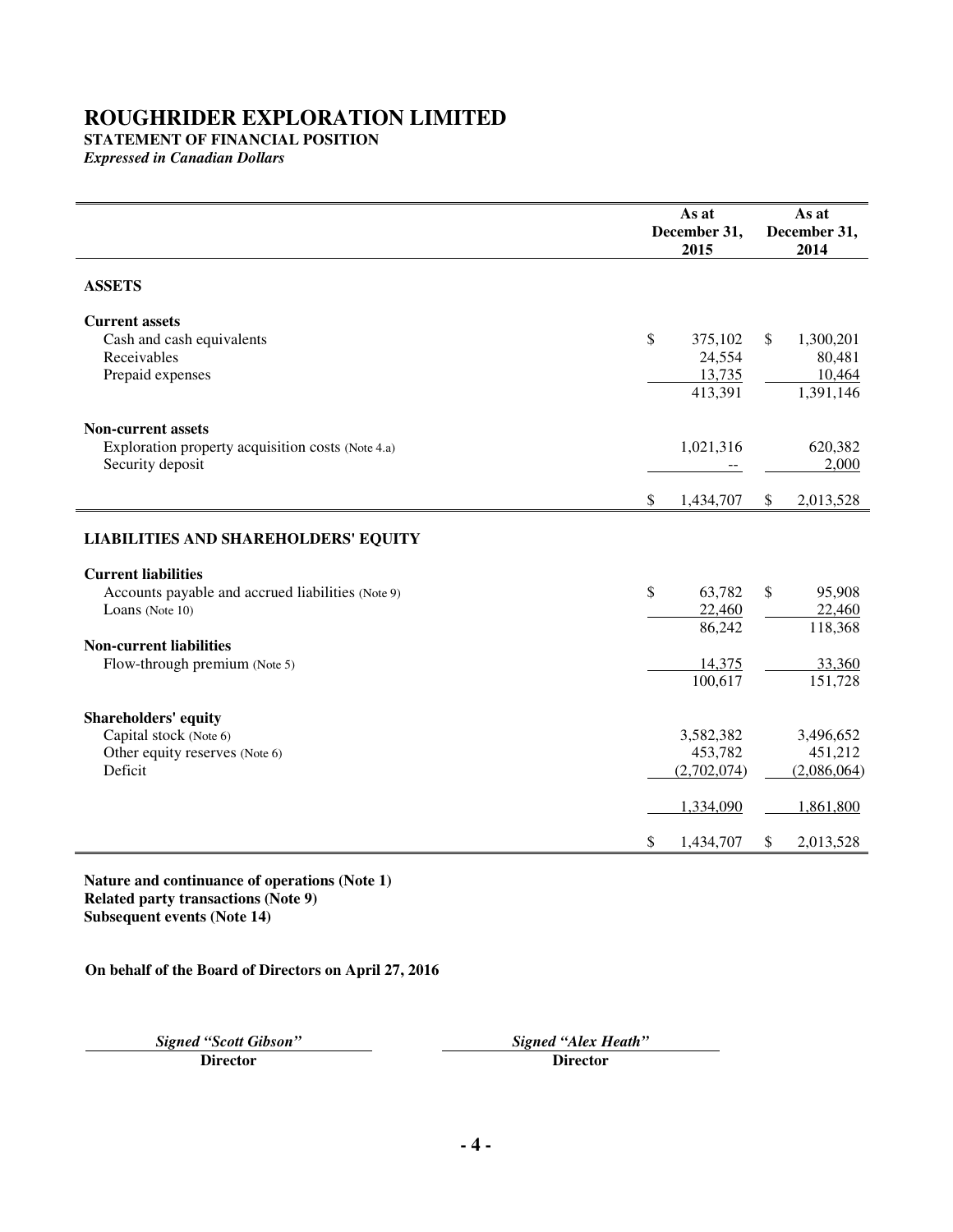**STATEMENT OF LOSS AND COMPREHENSIVE LOSS**  *Expressed in Canadian Dollars* 

|                                                                                                                                                                                                                            | For the<br>year<br>ended<br>December 31,<br>2015                                        |    | For the<br>year<br>ended<br>December 31,<br>2014                                    |  |
|----------------------------------------------------------------------------------------------------------------------------------------------------------------------------------------------------------------------------|-----------------------------------------------------------------------------------------|----|-------------------------------------------------------------------------------------|--|
| Exploration expenses (Note 4.b)<br>Filing fees<br>Flow-through premium recovery (Note 5)<br>Interest income<br>Marketing<br>Office expenses<br>Professional fees<br>Salaries (Note 9)<br>Share-based compensation (Note 6) | \$<br>308,150<br>13,817<br>(33,360)<br>(6,731)<br>34,132<br>33,099<br>29,176<br>237,727 | \$ | 1,308,846<br>28,926<br>(6, 481)<br>52,278<br>16,646<br>78,783<br>182,047<br>365,414 |  |
| Loss and comprehensive loss for the year                                                                                                                                                                                   | \$<br>(616, 010)                                                                        | \$ | (2,026,459)                                                                         |  |
| Basic and diluted loss per common share                                                                                                                                                                                    | \$<br>(0.03)                                                                            | \$ | (0.17)                                                                              |  |
| Weighted average number of common shares outstanding                                                                                                                                                                       | 21,606,282                                                                              |    | 11,927,741                                                                          |  |

**The accompanying notes are an integral part of these financial statements.**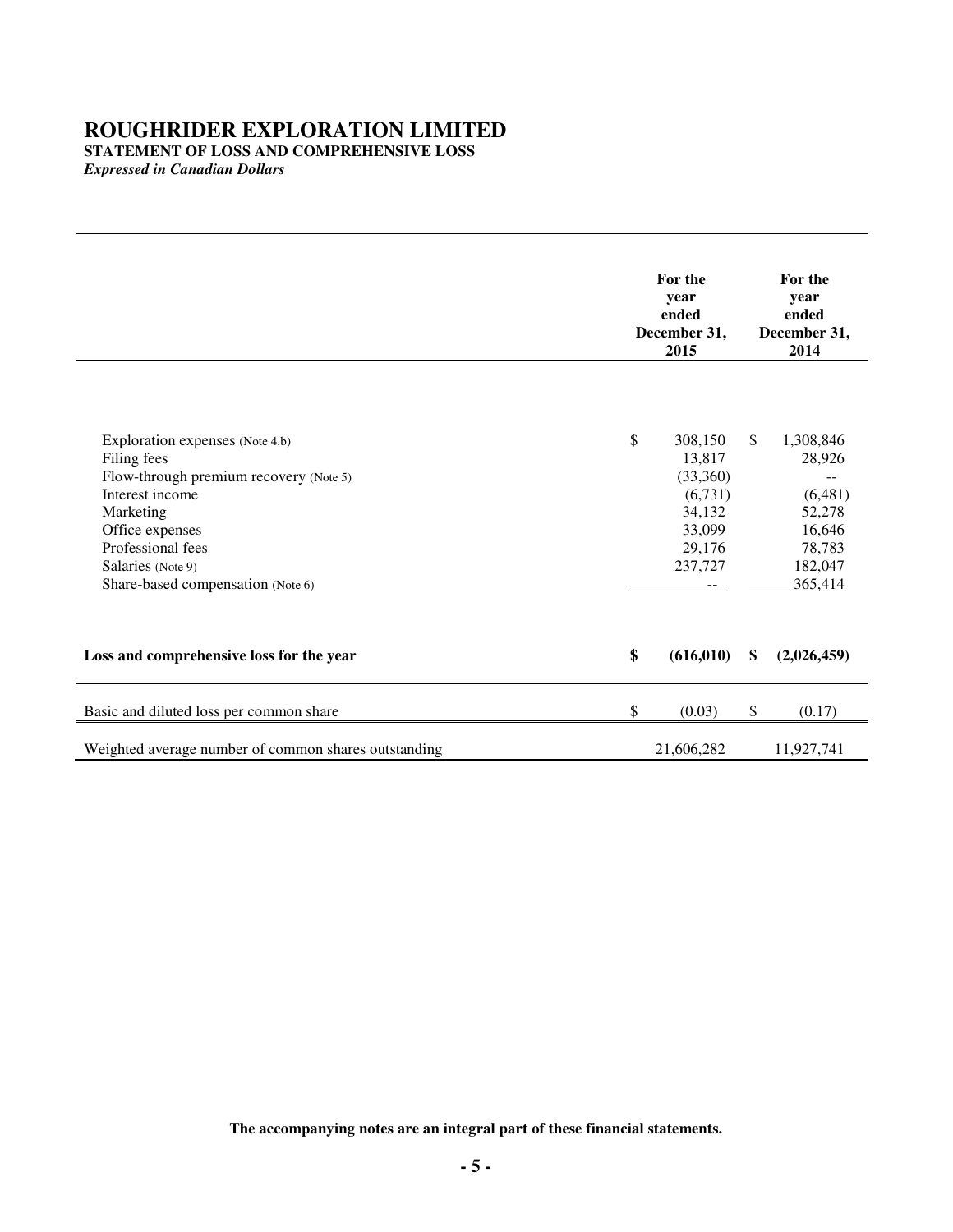## **STATEMENT OF CHANGES IN SHAREHOLDERS' EQUITY**

*Expressed in Canadian Dollars* 

|                                                                | <b>Capital Stock</b>              | (Note 6)                           |                                                  |                     |                                                |
|----------------------------------------------------------------|-----------------------------------|------------------------------------|--------------------------------------------------|---------------------|------------------------------------------------|
|                                                                | <b>Number of</b><br><b>Shares</b> | Amount                             | <b>Other</b><br><b>Equity</b><br><b>Reserves</b> | <b>Deficit</b>      | <b>Total</b><br>Shareholders'<br><b>Equity</b> |
| Balance, December 31, 2013                                     | 5,200,000                         | 290,375<br>\$                      | 6,000<br>\$                                      | \$<br>$(59,605)$ \$ | 236,770                                        |
| Qualifying transaction:                                        |                                   |                                    |                                                  |                     |                                                |
| Shares issued under option agreement                           | 1,969,828                         | 433,362                            |                                                  |                     | 433,362                                        |
| Units issued as private placement                              | 12,528,454                        | 2,756,260                          |                                                  |                     | 2,756,260                                      |
| Unit issuance costs                                            |                                   | (249, 659)                         | 54,346                                           |                     | (195,313)                                      |
| Flow-through shares issued                                     | 1,668,000                         | 300,240                            |                                                  | --                  | 300,240                                        |
| as private placement                                           |                                   |                                    |                                                  |                     |                                                |
| Flow-through premium                                           | $-1$                              | (33,360)                           |                                                  |                     | (33,360)                                       |
| Share issuance costs                                           | $-$                               | (41, 566)                          | 11,700<br>$\sim$                                 |                     | (29, 866)                                      |
| Shares issued as acquisition costs<br>Vesting of stock options | 100,000                           | 21,000                             | 385,166                                          |                     | 21,000<br>385,166                              |
| <b>Exercise of warrants</b>                                    | 140,000                           | $\overline{\phantom{a}}$<br>20,000 | (6,000)                                          |                     | 14,000                                         |
| Loss for the year                                              |                                   |                                    |                                                  | (2,026,459)         | (2,026,459)                                    |
| Balance, December 31, 2014                                     | 21,606,282                        | 3,496,652                          | 451,212                                          | (2,086,064)         | 1,861,800                                      |
| Flow-through shares issued<br>as private placement             | 1,437,500                         | 115,000                            |                                                  |                     | 115,000                                        |
| Flow-through premium<br>Share issuance costs                   |                                   | (14,375)<br>(14,895)               | 2,570                                            |                     | (14,375)<br>(12, 325)                          |
| Loss for the year                                              |                                   |                                    |                                                  | (616,010)           | (616,010)                                      |
| <b>Balance, December 31, 2015</b>                              | 23,043,782                        | \$3,582,382                        | 453,782<br>\$                                    | \$(2,702,074)       | 1,334,090<br><sup>\$</sup>                     |

**The accompanying notes are an integral part of these financial statements.**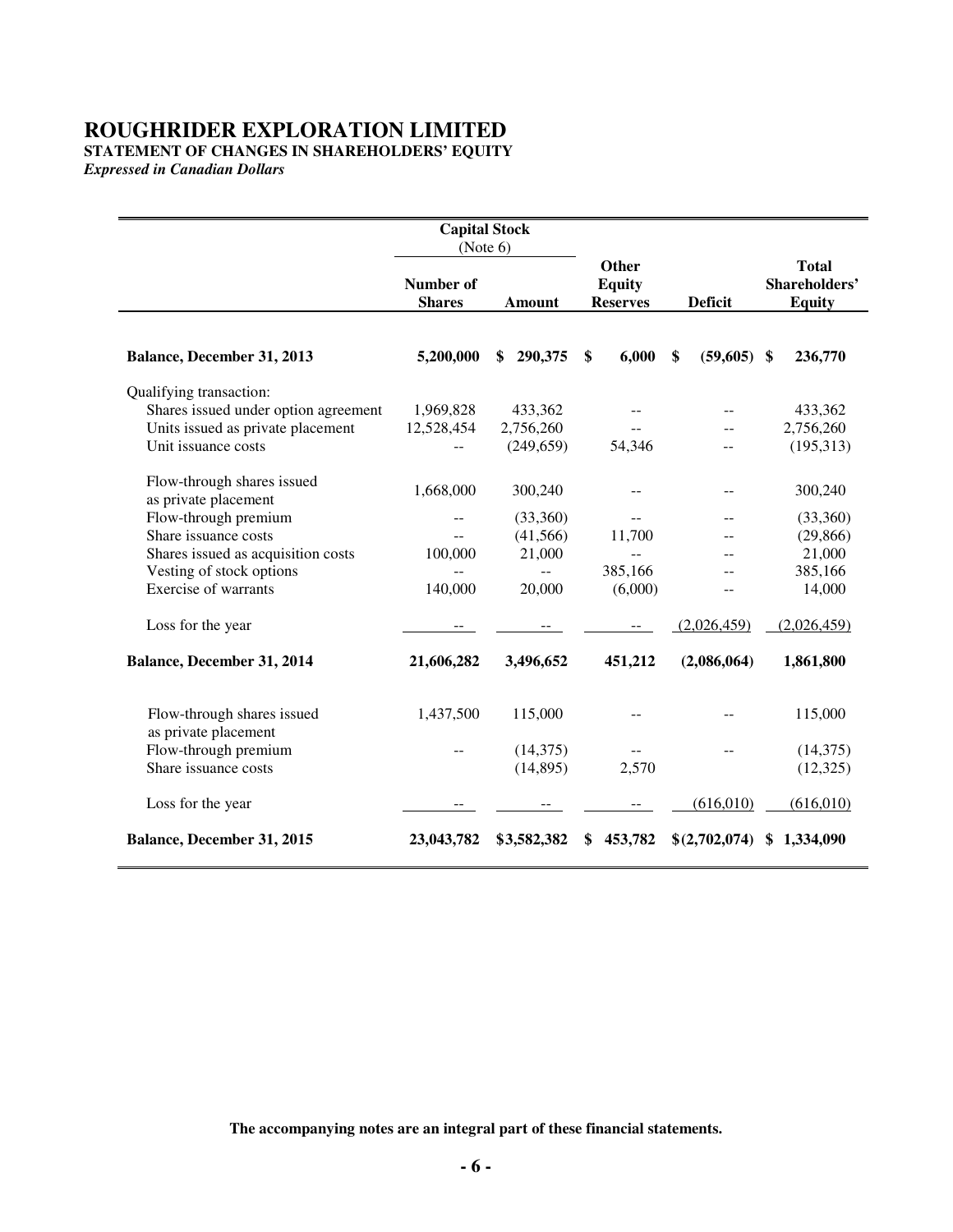**STATEMENTS OF CASH FLOWS**  *Expressed in Canadian Dollars* 

|                                                                                     | For the<br>year ended<br>December 31,<br>2015 |            | For the<br>year ended<br>December 31,<br>2014 |             |
|-------------------------------------------------------------------------------------|-----------------------------------------------|------------|-----------------------------------------------|-------------|
| <b>OPERATING ACTIVITIES</b>                                                         |                                               |            |                                               |             |
| Loss for the year                                                                   | \$                                            | (616,010)  | \$                                            | (2,026,459) |
| Items not affecting cash:                                                           |                                               |            |                                               |             |
| Share-based compensation expense (Note 6)                                           |                                               |            |                                               | 385,166     |
| Flow-through premium recovery (Note 5)                                              |                                               | (33,360)   |                                               |             |
| Changes in non-cash working capital items:                                          |                                               |            |                                               |             |
| Decrease / (increase) in receivables                                                |                                               | 55,927     |                                               | (73, 446)   |
| Increase in prepaid expenses                                                        |                                               | (3,271)    |                                               | (10, 464)   |
| (Decrease) / increase in accounts payable and accrued liabilities                   |                                               | (32, 126)  |                                               | 84,386      |
| Net cash used in operating activities                                               |                                               | (628, 840) |                                               | (1,640,817) |
| <b>INVESTING ACTIVITIES</b>                                                         |                                               |            |                                               |             |
| Exploration property acquisition costs                                              |                                               | (400, 934) |                                               | (166,020)   |
| Payment / (redemption) of security deposits                                         |                                               | 2,000      |                                               | (2,000)     |
| Net cash used in investing activities                                               |                                               | (398, 934) |                                               | (168,020)   |
| <b>FINANCING ACTIVITIES</b>                                                         |                                               |            |                                               |             |
| Shares and warrants issued in private placements                                    |                                               | 115,000    |                                               | 3,056,500   |
| Issuance costs paid in cash for placements of shares and warrants                   |                                               | (12, 325)  |                                               | (225, 179)  |
| Proceeds from Loans                                                                 |                                               |            |                                               | 22,460      |
| Warrants exercised                                                                  |                                               |            |                                               | 14,000      |
| Net cash generated through financing activities                                     |                                               | 102,675    |                                               | 2,867,781   |
| Increase / (decrease) in cash and cash equivalents for the year                     |                                               | (925,099)  |                                               | 1,058,944   |
| Cash and cash equivalents, beginning of year                                        |                                               | 1,300,201  |                                               | 241,257     |
| Cash and cash equivalents, end of year                                              | \$                                            | 375,102    | \$                                            | 1,300,201   |
| Cash and cash equivalents consist of:                                               |                                               |            |                                               |             |
| Cash                                                                                | \$                                            | 150,102    | \$                                            | 400,201     |
| Guaranteed investment certificate issued by a Canadian bank                         | \$                                            | 225,000    | \$                                            | 900,000     |
|                                                                                     |                                               |            |                                               |             |
| Cash paid during the year for interest and taxes                                    | \$                                            |            | \$                                            |             |
| Non-cash transactions affecting cash flows from investing and financing activities: |                                               |            |                                               |             |
| Shares issued as exploration property acquisition costs                             | \$                                            |            | \$                                            | 454,362     |
| Black-Scholes valuation of warrants exercised                                       |                                               |            |                                               | 6,000       |
| Finder's warrant valuation                                                          |                                               | 2,570      |                                               | 66,046      |
| Premium on flow-through shares issued during the year                               | \$                                            | 14,375     | \$                                            | 33,360      |

**The accompanying notes are an integral part of these financial statements.**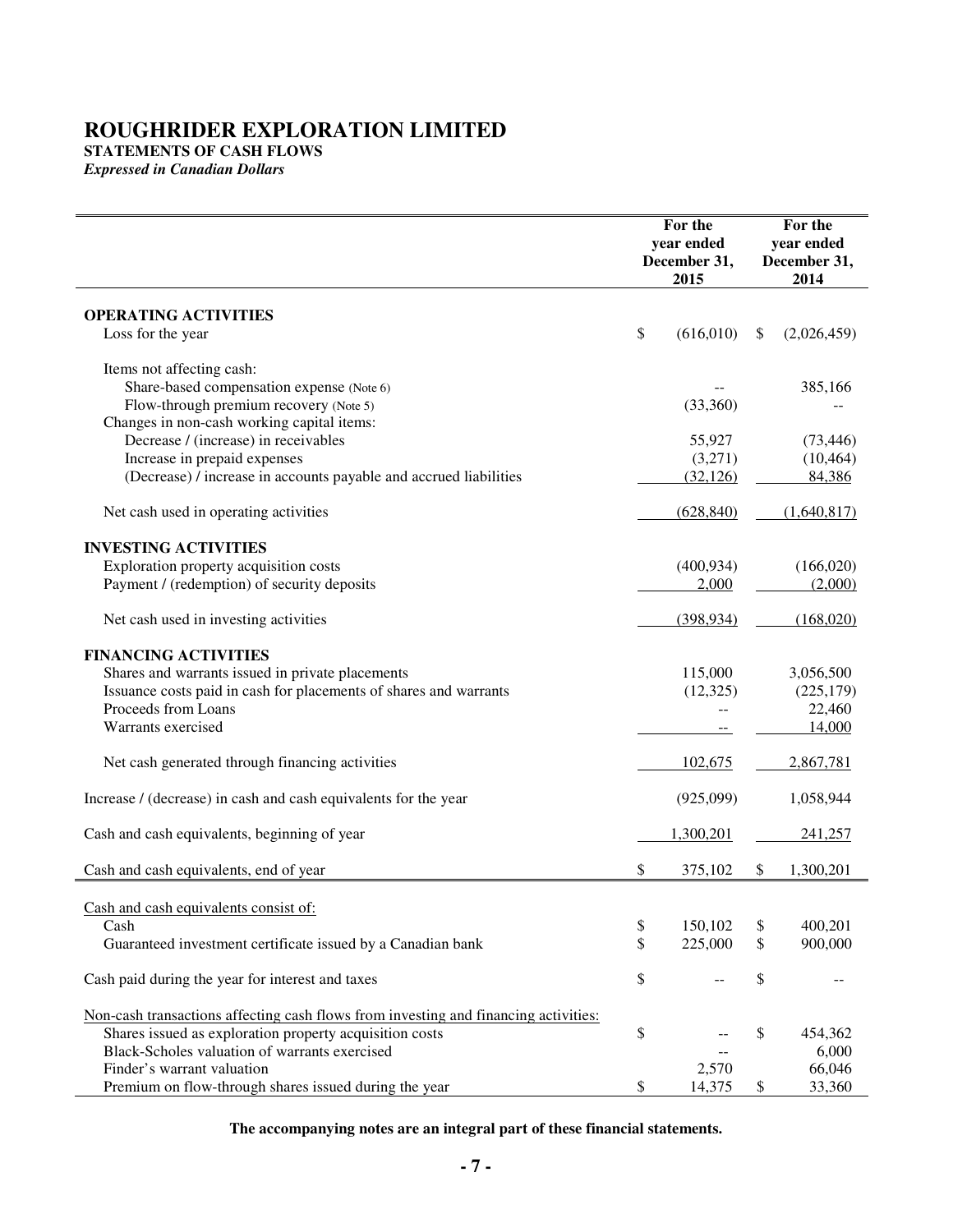NOTES TO THE FINANCIAL STATEMENTS For the year ended December 31, 2015 *Expressed in Canadian Dollars* 

 $\overline{a}$ 

### **1. NATURE AND CONTINUANCE OF OPERATIONS**

Roughrider Exploration Limited ("Roughrider" or the "Company") was incorporated on December 7, 2011 under the *British Columbia Business Corporations Act*. The Company is listed on the TSX Venture Exchange as a Tier 2 Mining Issuer . The business of the Company is the exploration and evaluation of mineral properties. The principal focus of the Company is exploring the Genesis property, a uranium project located to the northeast of the Athabasca Basin in Saskatchewan.

The address of the Company's head office is Suite 580 – 625 Howe Street, Vancouver, British Columbia, Canada V6C 2T6. The address of the Company's registered office is 2500 – 700 West Georgia Street, Vancouver, British Columbia, Canada V7Y 1B3.

 These financial statements have been prepared in accordance with International Financial Reporting Standards ("IFRS") with the assumption that the Company will be able to realize its assets and discharge its liabilities in the normal course of business rather than through a process of forced liquidation. The financial statements do not include adjustments to amounts and classifications of assets and liabilities that might be necessary should the Company be unable to continue operations. The Company has no source of revenue, has an accumulated deficit of \$2,702,074 at December 31, 2015, and expects to incur further losses in order to explore its mineral properties. All of these factors may cast significant doubt upon the Company's ability to continue as a going concern and, therefore suggest that the Company may be unable to realize its assets and discharge its liabilities in the normal course of business.

 The Company's continuing operations are dependent upon its ability to obtain sufficient financing to explore its mineral properties, and upon the successful exploration and development or sale of the Company's exploration projects. Although the Company has been successful in obtaining financing to begin this process, there is no assurance that it will be able to obtain adequate financing in the future, or that such financing will be on terms that are advantageous to the Company.

### **2. BASIS OF PREPARATION**

These financial statements, including comparatives, have been prepared using accounting policies consistent with IFRS as issued by the International Accounting Standards Board ("IASB") and are consistent with interpretations by the International Financial Reporting Interpretations Committee ("IFRIC").

The preparation of these financial statements required management to make certain estimates, judgments and assumptions that affect the reported amounts of assets and liabilities at the date of the financial statements (Note 7). Actual results could differ from these estimates.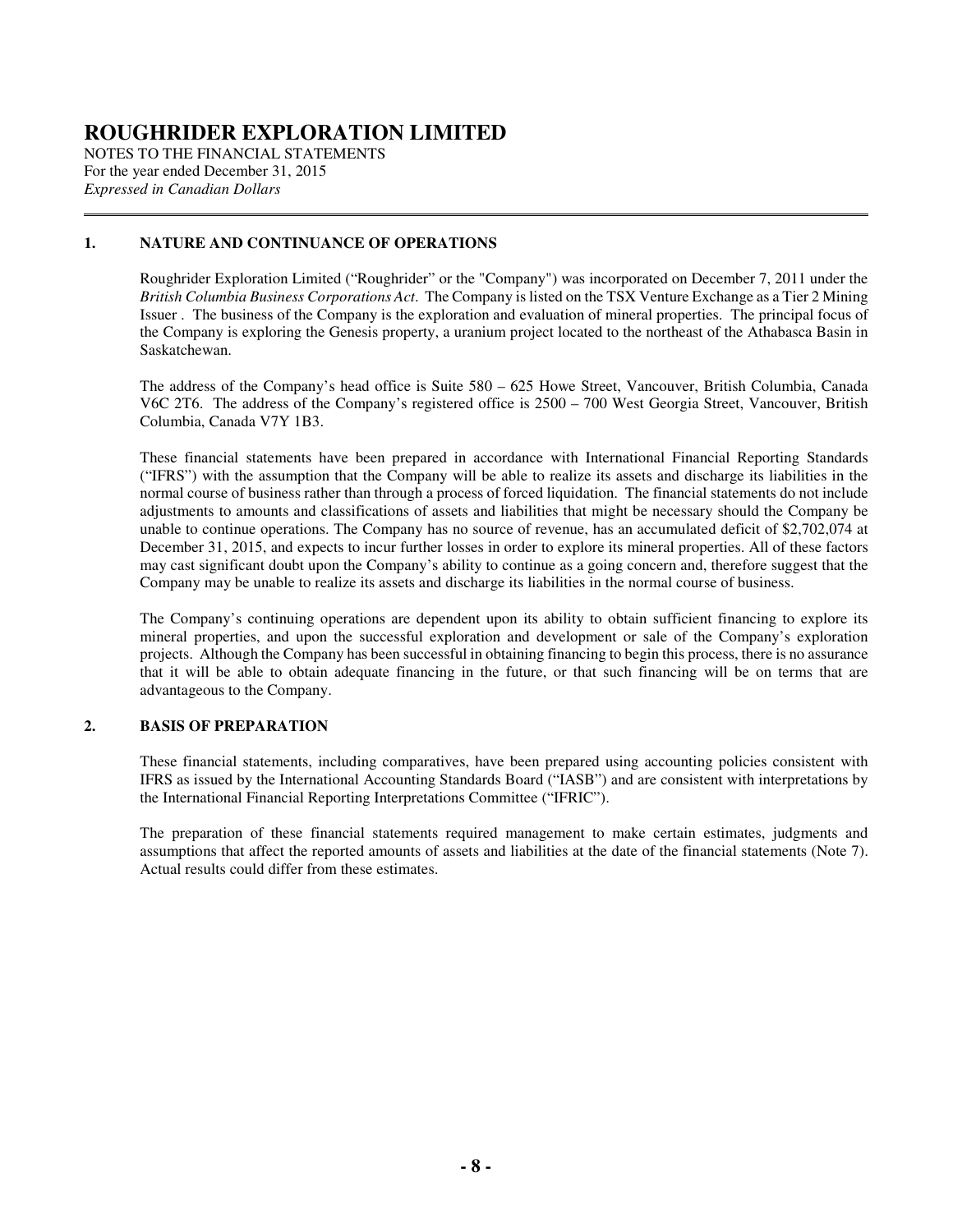NOTES TO THE FINANCIAL STATEMENTS For the year ended December 31, 2015 *Expressed in Canadian Dollars* 

 $\overline{a}$ 

## **3. SIGNIFICANT ACCOUNTING POLICIES**

### **a. Basis of presentation**

These financial statements are expressed in Canadian dollars, the Company's functional and presentation currency, and the currency of the primary economic environment in which it operates. These financial statements have been prepared on a historical cost basis, except for financial instruments classified as *financial instruments at fair value through profit and loss*, which are stated at their fair value. In addition, these financial statements have been prepared using the accrual basis of accounting except for cash flow information.

### **b. Cash and cash equivalents**

Cash includes deposits held with banks that are available on demand. Cash equivalents are defined as financial instruments that are readily convertible to a known amount of cash and are subject to insignificant changes in value.

### **c. Exploration property acquisition costs**

Costs related to the acquisition of exploration properties are capitalized and deferred until such time as the property is either sold, or put into production. If, after management review, it is determined that capitalized acquisition costs are not recoverable over the estimated economic life of the property, or the property is abandoned, or management deems there to be an impairment in value, the property is written down to its net realizable value.

Costs related to the exploration and evaluation of properties are recognized in profit or loss as incurred, up to the time a decision is made to proceed with the development of the related exploration property due to the existence of economically recoverable reserves. A mineral resource is considered to have economic potential when it is expected that a documented resource can be legally and economically developed considering forecast metal prices.

Incoming option payments, or proceeds from the sale of royalty interests received by the Company are first applied to capitalised costs, with any excess recognized in profit or loss. Tax credits received are applied against the costs that generated the tax credit. The amounts shown for exploration and evaluation assets do not necessarily represent present or future values. Their recoverability is dependent upon the discovery of economically recoverable reserves, the ability of the Company to obtain the necessary financing to complete the exploration and evaluation, and future profitable production or proceeds from the disposition thereof.

### **d. Impairment of non-financial assets**

The recoverability of amounts expended on exploration property acquisition costs is dependent upon the determination of economically recoverable ore reserves, confirmation of the Company's interest in the underlying mineral claims, the Company's ability to overcome the regulatory, financing and other hurdles in order to complete their development and future profitable production or proceeds from the disposition thereof.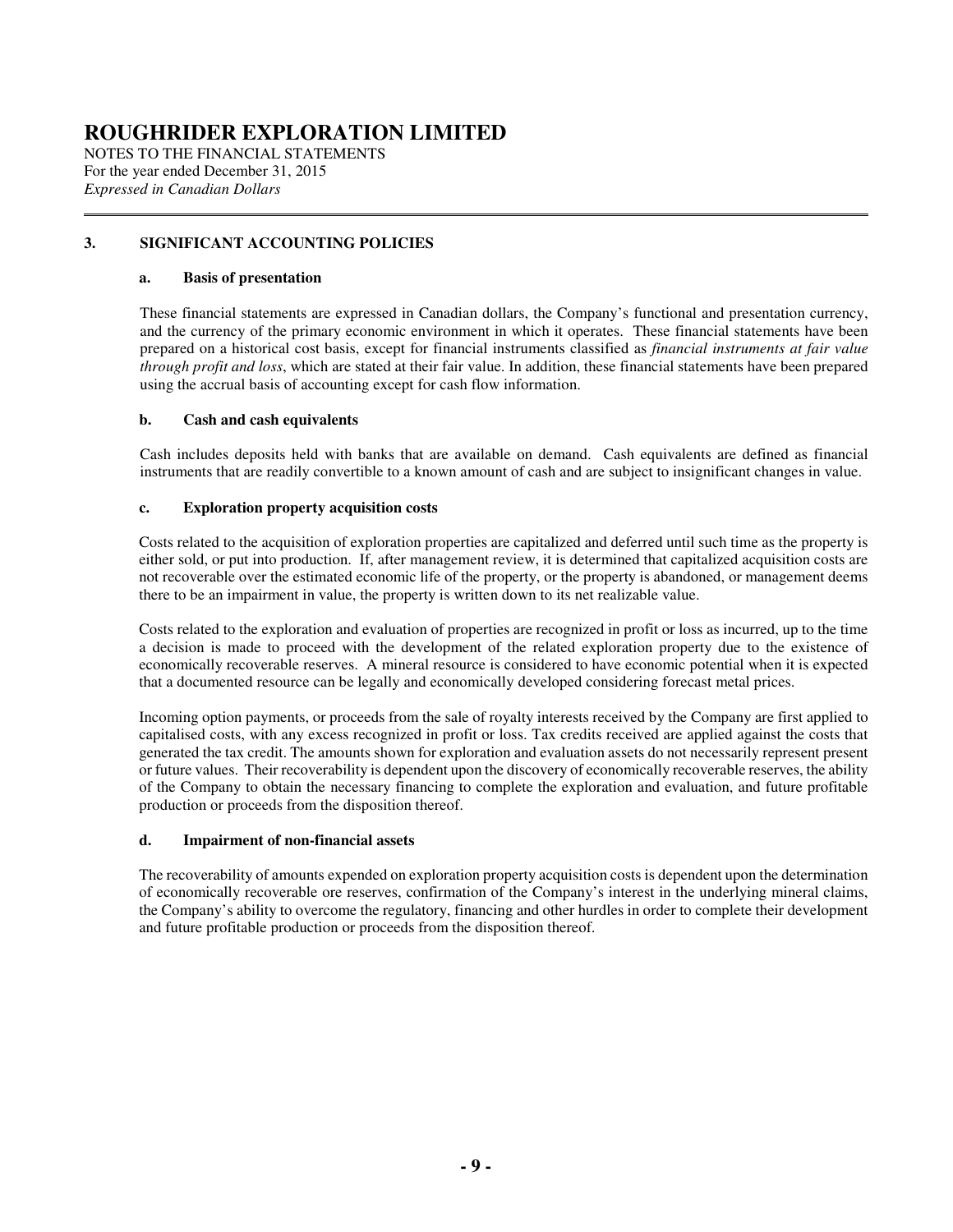NOTES TO THE FINANCIAL STATEMENTS For the year ended December 31, 2015 *Expressed in Canadian Dollars* 

 $\overline{a}$ 

## **3. SIGNIFICANT ACCOUNTING POLICIES (CONTINUED)**

#### **d. Impairment of non-financial assets (continued)**

The Company performs impairment tests on property and equipment and exploration property interests when events or circumstances occur which indicate the assets may not be recoverable. Impairment assessments are carried out on a project-by-project basis with each project representing a single cash generating unit.

When impairment indicators are identified, an impairment loss is recognized if the asset's carrying value exceeds its recoverable amount. The recoverable amount is the higher of the asset's value in use or the asset's fair value less costs to sell.

An impairment loss is reversed if there is an indication that there has been a favourable change in the estimates used to determine the recoverable amount. An impairment loss is reversed only to the extent that the asset's carrying amount does not exceed the carrying amounts that would have been determined (net of depreciation) if no impairment loss had been recognized.

#### **e. Financial instruments**

Financial assets and liabilities are initially recognized at fair value on the statement of financial position when the Company becomes a party to the contractual provisions of the instrument. The Company has classified each financial instrument into one of the following categories: (1) financial assets or liabilities at fair value through profit or loss ("FVTPL"), (2) financial assets available-for-sale, (3) financial assets held-to-maturity, (4) loans and receivables, and (5) other financial liabilities. Measurement in subsequent periods depends on the financial instrument's classification.

Financial assets and liabilities at FVTPL are subsequently measured at fair value with changes in those fair values recognized in profit or loss. Financial assets "available-for-sale" are subsequently measured at fair value with changes in fair value recognized in other comprehensive income (loss), net of tax. Financial assets "held-to-maturity", "loans and receivables", and "other financial liabilities" are subsequently measured at amortized cost using the effective interest rate method.

Financial instrument fair values are classified within a hierarchy that prioritizes the inputs to fair value measurement. The three levels of the fair value hierarchy are:

- Level 1 Valuation based on quoted prices (unadjusted) in active markets for identical assets or liabilities;
- Level 2 Valuation based on directly or indirectly observable inputs (other than Level 1 inputs) such as quoted interest or currency exchange rates; and
- Level 3 Valuation based on significant inputs that are not based on observable market data such as discounted cash flow methodologies based on internal cash flow forecasts.

The Company's cash and cash equivalents are classified as FVTPL. Subsequent measurement is at fair value using level 1 observable inputs. Changes in fair value are recognized in profit or loss.

Receivables and security deposits are classified as loans and receivables and are thus recorded at amortized cost using the effective interest rate method. Amounts are recorded net of anticipated collection costs, if any. Due to their predominantly short term nature, the Company estimates that their fair values approximate their carrying values.

Accounts payable and accrued liabilities and loans are classified as other financial liabilities, initially recorded at fair value and subsequently measured at amortized cost using the effective interest rate method. Due to the short-term nature of these amounts, the Company estimates that their fair value approximates their carrying value.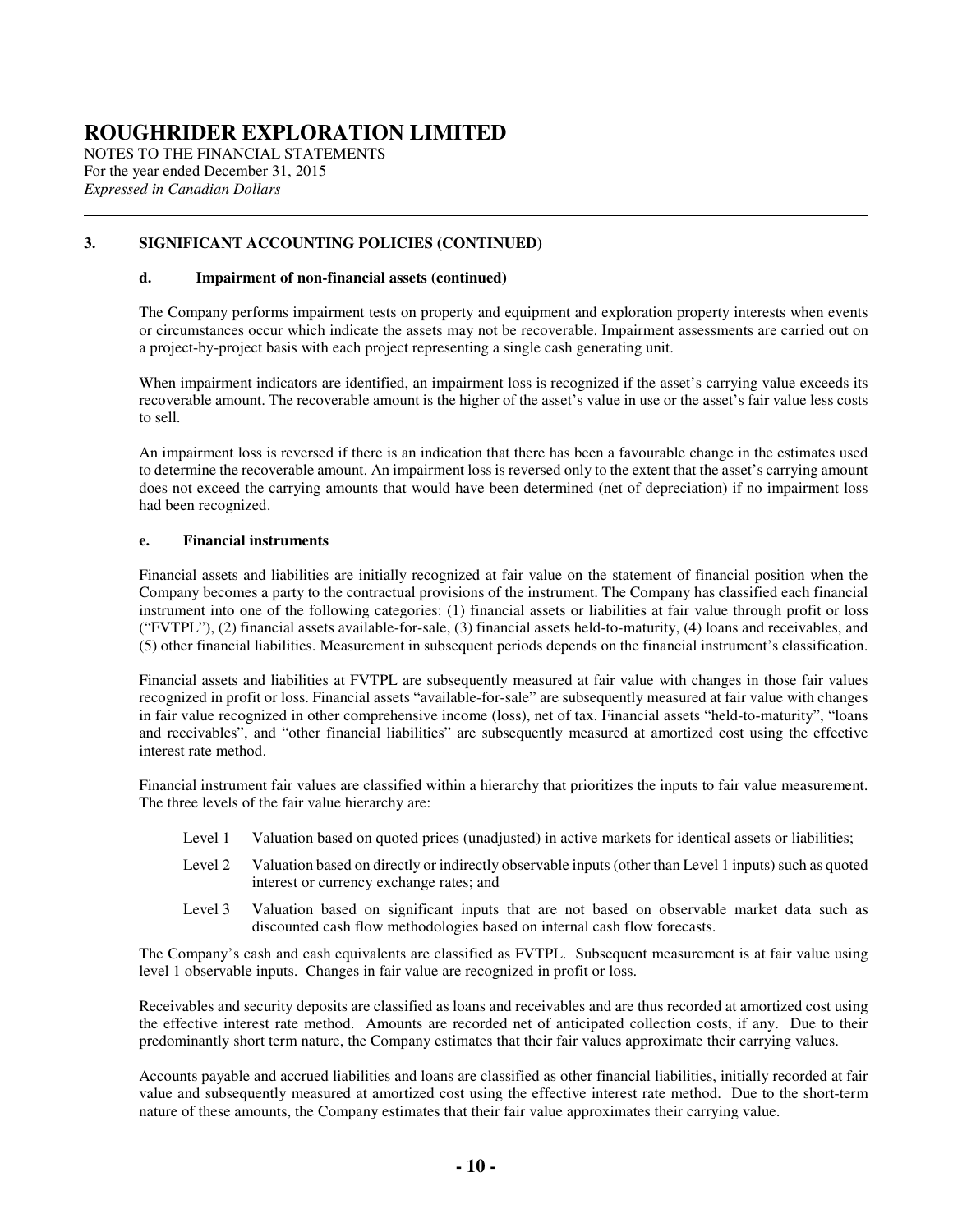NOTES TO THE FINANCIAL STATEMENTS For the year ended December 31, 2015 *Expressed in Canadian Dollars* 

 $\overline{a}$ 

## **3. SIGNIFICANT ACCOUNTING POLICIES (CONTINUED)**

#### **f. Impairment of financial assets**

At each reporting date, the Company assesses whether there is objective evidence that a financial asset is impaired. If such evidence exists for financial assets classified as other than FVTPL, the Company recognizes an impairment loss.

For financial assets classified as available-for-sale, where a decline in the fair value constitutes objective evidence of impairment, the amount of the loss is removed from equity and recognized in profit or loss.

For financial assets carried at amortized cost, the loss is the difference between the amortized cost of the receivable and the present value of the estimated future cash flows, discounted using the instrument's original effective interest rate. The carrying amount of the asset is reduced by this amount either directly or indirectly through the use of an allowance account.

Impairment losses on financial assets carried at amortized cost are reversed in subsequent periods if the amount of the loss decreases and the decrease can be related objectively to an event or condition occurring after the impairment was recognized.

#### **g. Share issuance costs**

Professional, consulting, regulatory and other costs directly attributable to financing transactions are recorded as deferred share issuance costs until the financing transactions are completed, if the completion of the transaction is considered likely; otherwise they are expensed as incurred. Share issuance costs are charged to capital stock when the related shares are issued. Deferred share issuance costs related to financing transactions that are not eventually completed are charged to profit or loss.

### **h. Share-based payments**

The Company applies the fair value method of accounting for all stock option awards. Under this method, compensation expense attributed to the award of options to employees is measured at the fair value of the award on the date of grant, and is recognized over the vesting period of the award. Share-based payments to non-employees are valued based on the fair value of the service received, if reliably determinable, otherwise based on the fair value of the award granted. Valuation is calculated based on the date at which the Company receives the service. If and when the stock options are ultimately exercised, the applicable amounts of other equity reserves are transferred to capital stock.

The fair value of instruments granted is measured using the Black-Scholes Option Pricing Model, taking into account the terms and conditions under which the instruments are granted. The fair value of the awards is adjusted by an estimate of the number of awards that are expected to vest as a result of non-market conditions. At each statement of financial position date, the Company revises its estimates of the number of options that are expected to vest based on the non-market conditions including the impact of the revision to original estimates, if any, with corresponding adjustments to equity.

Warrants issued with a common share, as part of a unit offering, are valued using the residual value method. A value representing the premium to the market-price that is obtained (if any) during the issuance is attributed to the warrant.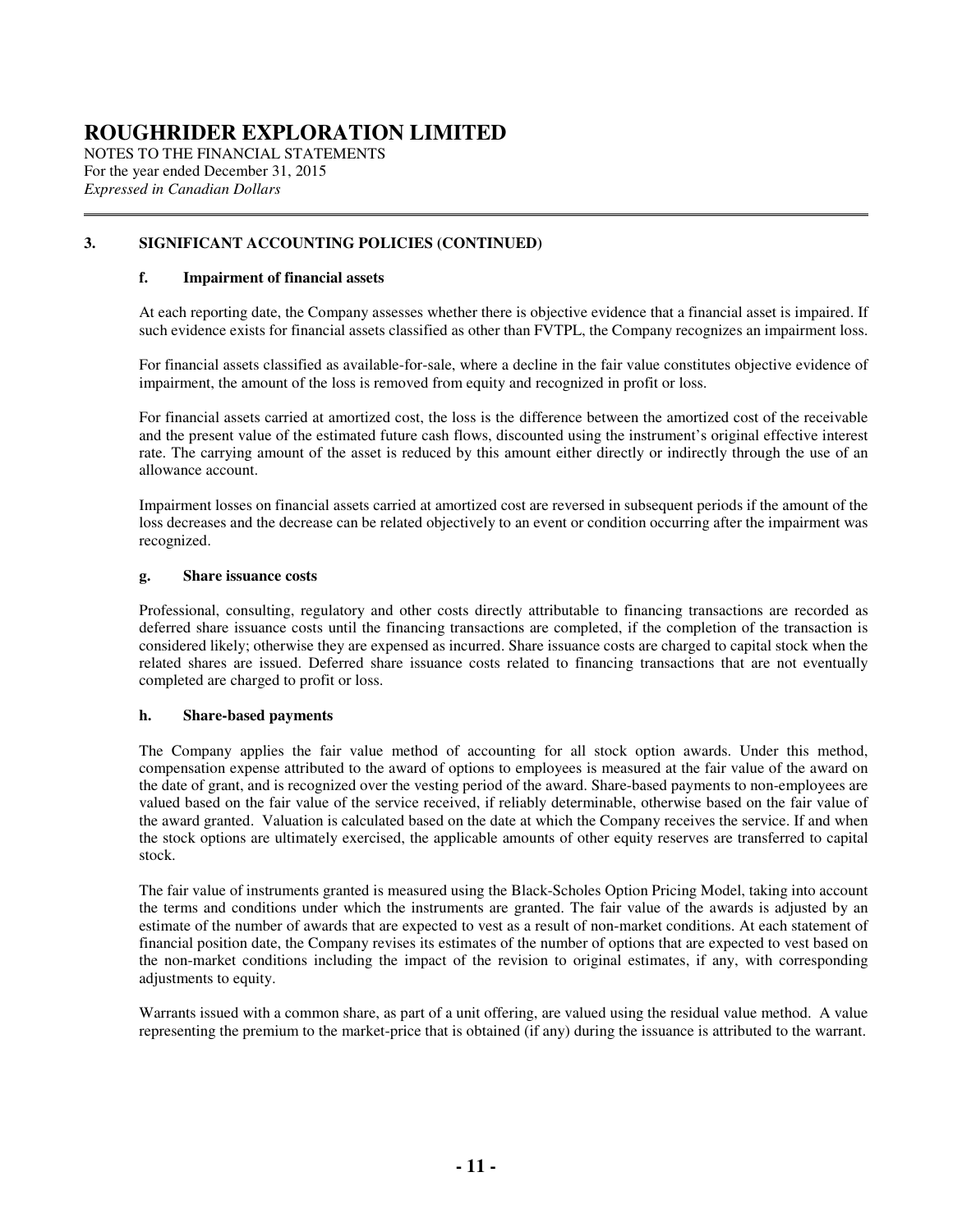NOTES TO THE FINANCIAL STATEMENTS For the year ended December 31, 2015 *Expressed in Canadian Dollars* 

 $\overline{a}$ 

## **3. SIGNIFICANT ACCOUNTING POLICIES (CONTINUED)**

### **i. Flow-through shares**

Tax law in Canada permits the Company to transfer certain corporate tax losses to investors for their deduction, through a mechanism known as flow-through shares. When an investor purchases flow-through shares from the Company, the Company recognizes a liability for the premium paid for the flow-through shares that is in excess of the market value of shares without flow-through features at the time of issue. As qualifying expenditures are incurred, the Company decreases the liability for the flow-through share premium and transfers the amounts to profit or loss.

#### **j. Income taxes**

Income tax is recognized in profit or loss except to the extent that it relates to items recognized directly in equity, in which case it is recognized in equity. Current tax expense is the expected tax payable on the taxable income for the year, using tax rates enacted or substantively enacted at period end, adjusted for amendments to tax payable with regards to previous years.

Deferred tax is recorded by providing for temporary differences between the carrying amounts of assets and liabilities for financial reporting purposes and the amounts used for taxation purposes. The following temporary differences are not provided for: goodwill not deductible for tax purposes; the initial recognition of assets or liabilities that affect neither accounting nor taxable loss; and differences relating to investments in subsidiaries to the extent that they will probably not reverse in the foreseeable future. The amount of deferred tax provided is based on the expected manner of realization or settlement of the carrying amount of assets and liabilities, using tax rates enacted or substantively enacted at the statement of financial position date.

A deferred tax asset is recognized only to the extent that it is probable that future taxable profits will be available against which the asset can be utilized.

Deferred tax assets and liabilities are offset when there is a legally enforceable right to set off current tax assets against current tax liabilities and when they relate to income taxes levied by the same taxation authority and the Company intends to settle its current tax assets and liabilities on a net basis.

### **k. Loss per share**

 The Company presents basic loss per share for its common shares, calculated by dividing the loss attributable to common shareholders of the Company by the weighted average number of common shares outstanding during the period. Diluted loss per share does not adjust the loss attributable to common shareholders or the weighted average number of common shares outstanding when the effect is anti-dilutive.

 Shares held in escrow, other than where their release is subject to the passage of time, are not included in the calculation of the weighted average number of shares outstanding.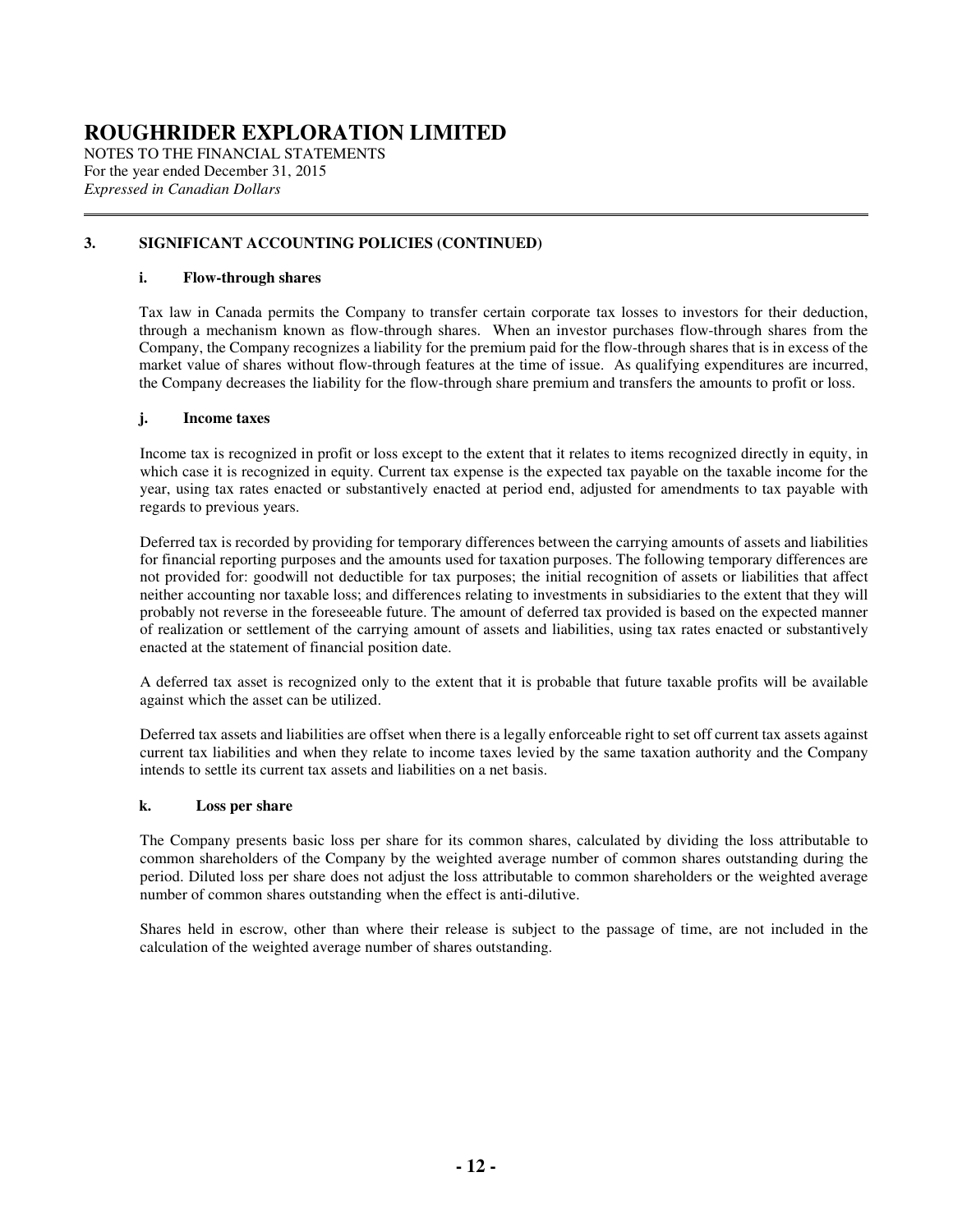NOTES TO THE FINANCIAL STATEMENTS For the year ended December 31, 2015 *Expressed in Canadian Dollars* 

 $\overline{a}$ 

## **3. SIGNIFICANT ACCOUNTING POLICIES (CONTINUED)**

### **l. Foreign currency translation**

Any transaction denominated in a foreign currency is translated into the functional currency using the exchange rate prevailing at the date of the transaction or the date of valuation where items are re-measured. Foreign exchange gains and losses resulting from the settlement of such transactions and from the translation at period end exchange rates of monetary assets and liabilities denominated in foreign currencies are recognized in profit or loss.

### **m. Decommissioning and restoration provisions**

Decommissioning and restoration provisions are recorded when a present legal or constructive obligation exists as a result of past events where it is probable that an outflow of resources embodying economic benefits will be required to settle the obligation, and a reliable estimate of the amount of the obligation can be made.

The amount recognized as a provision is the best estimate of the consideration required to settle the present obligation at the reporting date, taking into account the risks and uncertainties surrounding the obligation and discount rates. Where a provision is measured using the cash flows estimated to settle the present obligation, its carrying amount is the present value of those cash flows discounted for the market discount rate.

Over time the discounted liability is increased for the changes in the present value based on the current market discount rates and liability risks. When some or all of the economic benefits required to settle a provision are expected to be recovered from a third party, the receivable is recognized as an asset if it is virtually certain that reimbursement will be received and the amount receivable can be measured reliably.

Changes in reclamation estimates are accounted for prospectively as a change in the corresponding capitalized cost.

The Company did not have any decommissioning and restoration provisions for the years presented.

## **n. Adoption of new standards and interpretations**

Effective January 1, 2015, the following new or amended standards relevant to the entity were adopted but have had no material impact on the financial statements:

• IFRS 7. Financial Instruments: Disclosures: This standard was amended to require additional disclosures on transition from IAS 39 and IFRS 9. It is effective for annual periods beginning on or after January 1, 2015.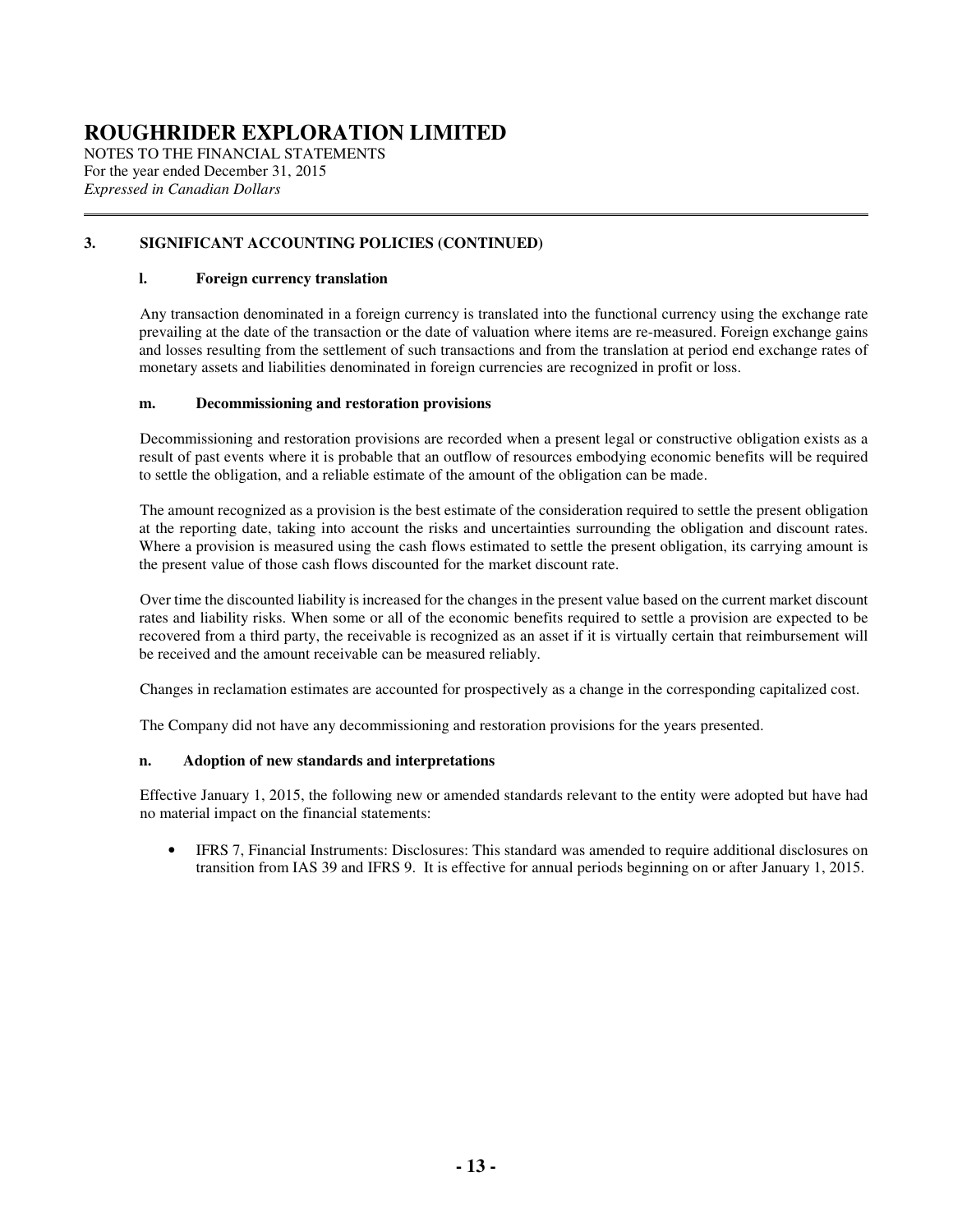NOTES TO THE FINANCIAL STATEMENTS For the year ended December 31, 2015 *Expressed in Canadian Dollars* 

 $\overline{a}$ 

### **3. SIGNIFICANT ACCOUNTING POLICIES (CONTINUED)**

#### **o. Recent accounting pronouncements**

Certain new or amended accounting standards and interpretations have been published which are not yet effective for years ended December 31, 2015 . The following standards are relevant to the Company and are expected not to have a material impact on the Company's financial statements, but may result in additional disclosures in future years:

- IFRS 15, Revenue from Contracts with Customers: This new standard establishes a new control-based revenue recognition model which could change the timing of revenue recognition. It is effective for annual periods beginning on or after January 1, 2018.
- IFRS 9, Financial Instruments: This new standard replaces IAS 9 and describes the new requirements for the classification, measurement and de-recognition of financial assets and liabilities. Specifically, IFRS 9 requires all recognized financial assets that are within the scope of IAS 39 Financial Instruments: Recognition and Measurement to be subsequently measured at amortized cost or fair value. It is effective for annual periods commencing on or after January 1, 2018.
- IFRS 16, Leases: This new standard eliminates the classification of leases as either operating leases or finance leases and introduces a single lessee accounting model which requires the lessee to recognize assets and liabilities for all leases with a term of longer than 12 months. It is effective for annual periods beginning on or after January 1, 2019.

### **4. EXPLORATION PROPERTY**

#### **a. Acquisition costs**

|                            | Genesis<br>property | Other Canadian<br>properties | Total          |
|----------------------------|---------------------|------------------------------|----------------|
| Balance, December 31, 2013 | --                  |                              | S              |
| Cash payment               | 125,000             |                              | 125,000        |
| Share payment (Note 6.a)   | 433,362             |                              | 433,362        |
| Share payment (Note 6.c)   | 21,000              | --                           | 21,000         |
| Staking costs              | 29,531              | 11,489                       | 41,020         |
| Balance, December 31, 2014 | \$608,893           | \$11,489                     | 620,382<br>\$. |
| Staking costs              | 934                 |                              | 934            |
| Cash payment               | 400,000             | --                           | 400,000        |
| Balance, December 31, 2015 | \$1,009,827         | 11,489                       | \$1,021,316    |

#### **Genesis property**

On July 16, 2014, the Company closed its Qualifying Transaction with Kivalliq Energy Corp, ("Kivalliq") under which Roughrider may earn up to an 85% interest in Kivalliq's "Genesis" uranium project (the "Genesis property"). The option agreement was subsequently amended on December 22, 2015.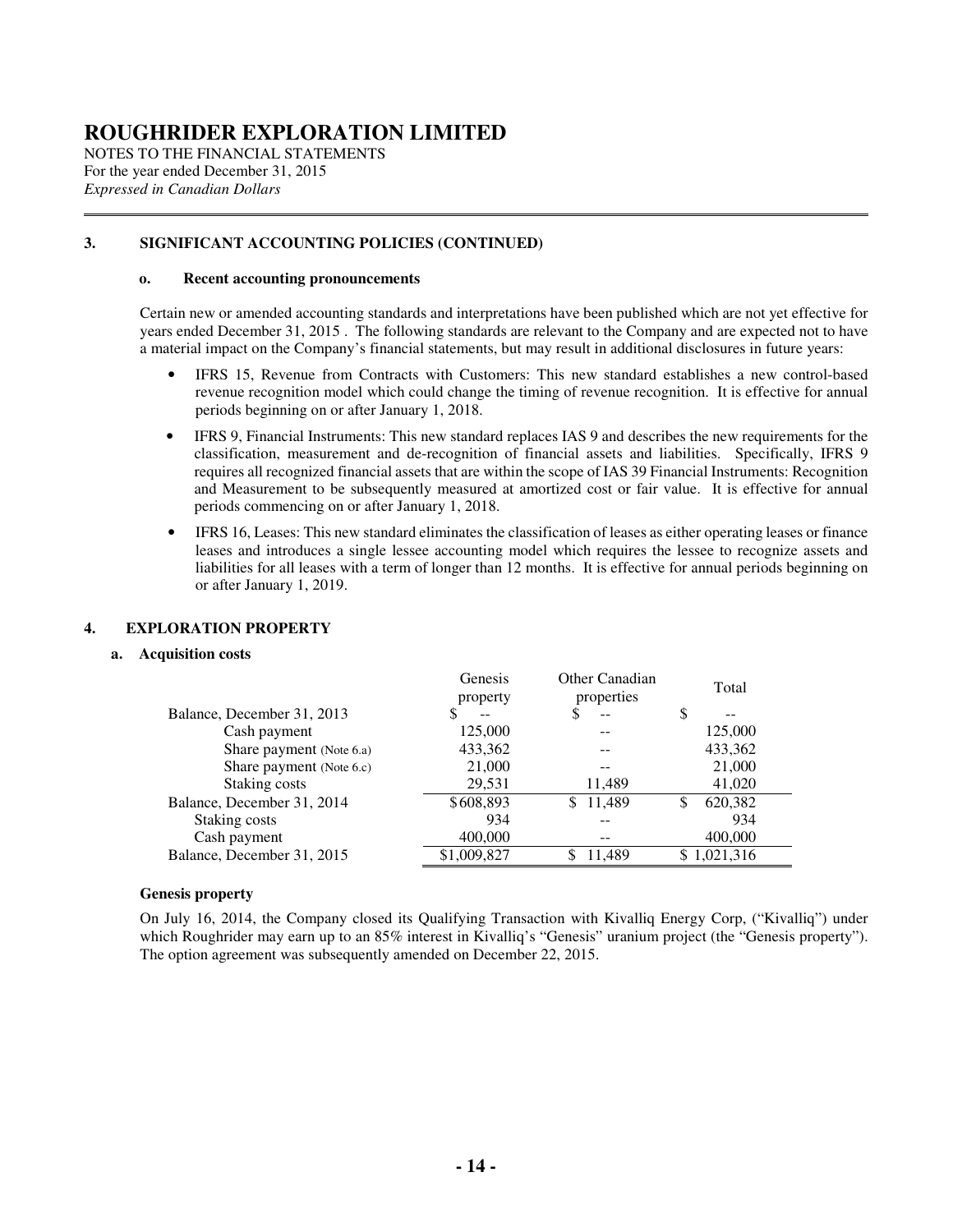NOTES TO THE FINANCIAL STATEMENTS For the year ended December 31, 2015 *Expressed in Canadian Dollars* 

 $\overline{a}$ 

### **4. EXPLORATION PROPERTY (CONTINUED)**

# **a. Acquisition costs (continued)**

## **Genesis property (continued)**

Under the terms of the amended option agreement, the Company may earn an initial 50% interest by making cash payments, incurring expenditures, and issuing shares as follows:

|                                        | Payments         | Expenditures       | Common shares     |
|----------------------------------------|------------------|--------------------|-------------------|
| On the effective date of the agreement | $$125,000^{(1)}$ | N/A                | $1,969,828^{(1)}$ |
| On or before December 31, 2014         | N/A              | $$1,000,000^{(1)}$ | N/A               |
| On signing of the amending agreement   | $$400,000^{(1)}$ | N/A                | N/A               |
| On or before August 31, 2016           | N/A              | N/A                | 1,969,828         |
| On or before August 31, 2017           | $$175,000^{(2)}$ | \$1,100,000        | N/A               |
| Total                                  | \$700,000        | $$2,100,000^{(3)}$ | 3,939,656         |

 $\overline{10}$ - this amount has been paid, this expenditure incurred, or these shares issued as of December 31, 2015

(2)- this amount may be paid either in cash or in shares, at Roughrider's election

 $(3)$ - as of Dec 31, 2015, the Company has incurred expenditures of \$1,730,000, including GST, as allowed under the amended option agreement.

The Company may acquire a further 35% interest (for an aggregate 85% interest) by making cash payments, incurring expenditures, and issuing shares as follows:

|                              | Payments          | Expenditures | Common shares |
|------------------------------|-------------------|--------------|---------------|
| On or before August 31, 2018 | $$250,000^{(2)}$  | N/A          | N/A           |
| On or before August 31, 2019 | $$450,000^{(2)}$$ | \$2,500,000  | N/A           |
| (2)                          |                   |              |               |

(2)- this amount may be paid either in cash or in shares, at Roughrider's election

### **Other Canadian properties**

Roughrider has additional properties in its portfolio of uranium assets. These other Canadian properties are outside the Genesis joint venture, and are 100% owned by Roughrider.

#### **b. Exploration expenses**

| Genesis property expenditures for<br>the year ended | December 31,<br>2015 | December<br>31, 2014 |
|-----------------------------------------------------|----------------------|----------------------|
| Assays                                              | \$<br>24,395         | \$<br>74,402         |
| Communications                                      | 248                  | 5,914                |
| Conferences                                         | 1,203                | 2,707                |
| Consultants                                         | 58,634               | 118,738              |
| Fuel                                                | 7,449                | 165,033              |
| Geophysical survey                                  | 31,946               | 441,928              |
| Helicopter                                          | 49,924               | 191,178              |
| Materials                                           | 6,292                | 40,256               |
| Meals and accommodation                             | 13,282               | 77,661               |
| Personnel time                                      | 102,933              | 122,232              |
| Shipping                                            | 4,042                | 25,034               |
| Stock based compensation (Note 6)                   | $- -$                | 19,752               |
| Travel                                              | 7,802                | 24,011               |
| Total exploration costs for the year:               | \$<br>308,150        | \$<br>1,308,846      |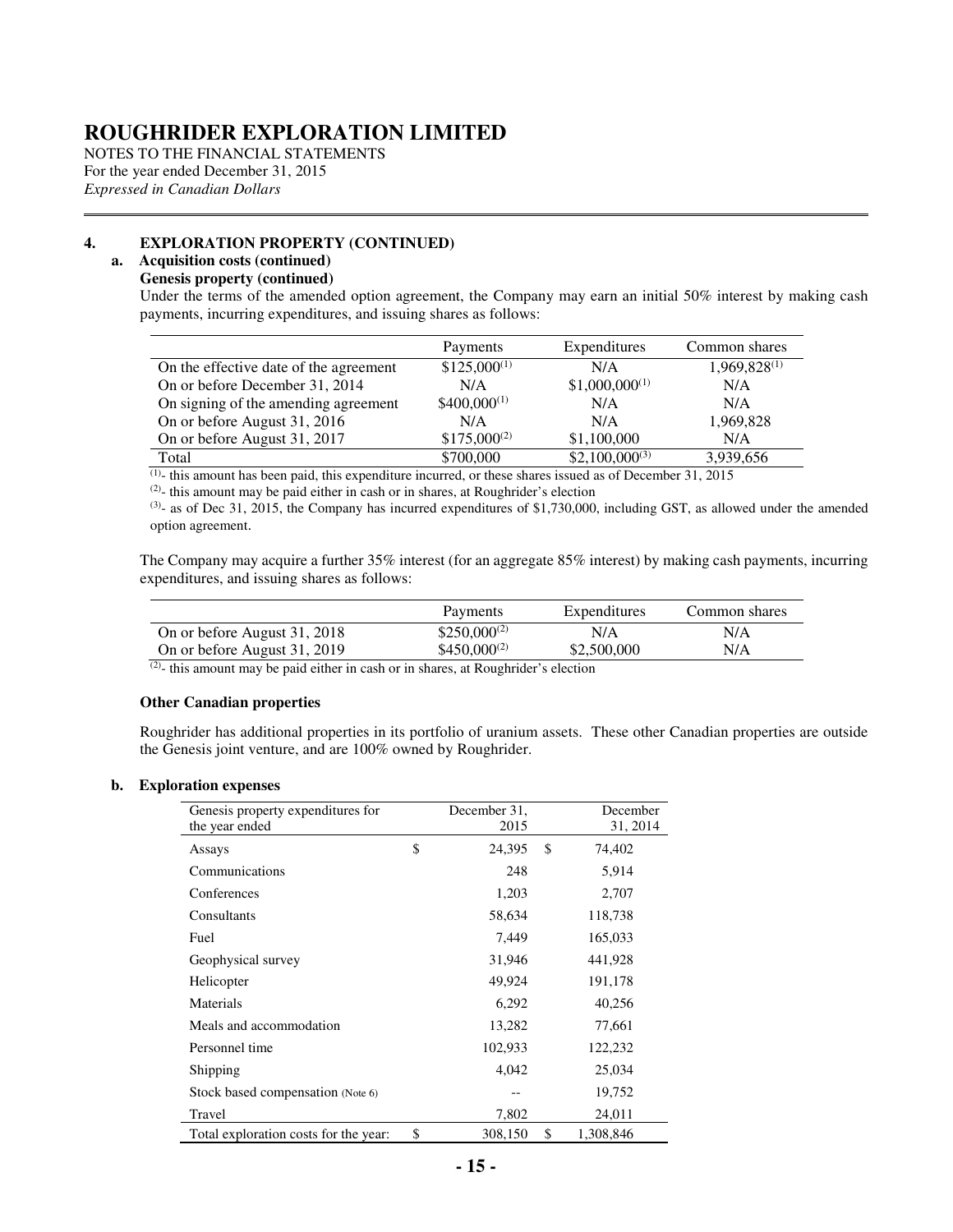NOTES TO THE FINANCIAL STATEMENTS For the year ended December 31, 2015 *Expressed in Canadian Dollars* 

## **5. FLOW-THROUGH PREMIUM LIABILITY**

On December 31, 2015, the Company completed a flow-through private placement of 1,437,500 flow-through shares at a price of \$0.08 per share. A \$14,375 flow-through share premium liability was recorded pursuant to this financing.

On December 31, 2014, the Company completed a flow-through private placement of 1,668,000 flow-through shares at a price of \$0.18 per share. A \$33,360 flow-through share premium liability was recorded pursuant to this financing. As flow-through eligible expenditures were made during 2015, this component of the liability was extinguished, resulting in a flow-through premium recovery.

### **6. CAPITAL STOCK**

 $\overline{a}$ 

#### **Authorized:**

Unlimited common shares with no par value and unlimited preferred shares with no par value.

#### **Issuances:**

During the year ended December 31, 2014 the following share issuances were completed:

- a) On July 16, 2014, in connection with the closing of the Qualifying Transaction (Note 4.a), the Company issued 1,969,828 common shares to Kivalliq, valued at \$433,362.
- b) On July 16, 2014, concurrent with the closing of the Qualifying Transaction, the Company also completed a private placement of 12,528,454 units at \$0.22 per unit for gross proceeds of \$2,756,260. Each unit was comprised of one common share and one-half of one non-transferrable warrant (a "Unit"), with each whole warrant (a "Warrant") entitling the holder to purchase one common share at a price of \$0.35 per share for a period of three years after the date of issuance. Due to rounding, a total of 6,264,226 warrants were issued as part of the units. In connection with the closing of the private placement, Roughrider paid unit issuance costs totaling \$195,313 in cash, and issued an aggregate of 469,980 finder's warrants (the "Finder's Warrants") valued at \$54,346, to certain arm's length parties. Each Finder's Warrant entitles the holder to purchase one common share at a price of \$0.22 per common share for a period of two years after the closing of the private placement.
- c) On November 3, 2014 the Company purchased a Saskatchewan mineral claim outright from an arm's length party for 100,000 Roughrider common shares, valued at \$21,000. This claim was added to the Genesis property.
- d) On December 31, 2014, the Company completed a flow-through private placement of 1,668,000 flow-through shares at a price of \$0.18 per share for gross proceeds of \$300,240. The Company paid cash finder's fees of \$24,020 and issued 133,440 finder's warrants valued at \$11,700. Each of these finder's warrants entitles the holder to purchase one non flow-through common share at a price of \$0.18 per common share until June 30, 2016. The Company incurred additional costs of \$5,846 in connection with this financing. The Company recorded a flowthrough premium liability of \$33,360 in connection with the flow-through financing.
- e) During the year ended December 31, 2014, the Company issued 140,000 common shares for gross proceeds of \$14,000 upon the exercise of warrants which had a fair value when granted of \$6,000.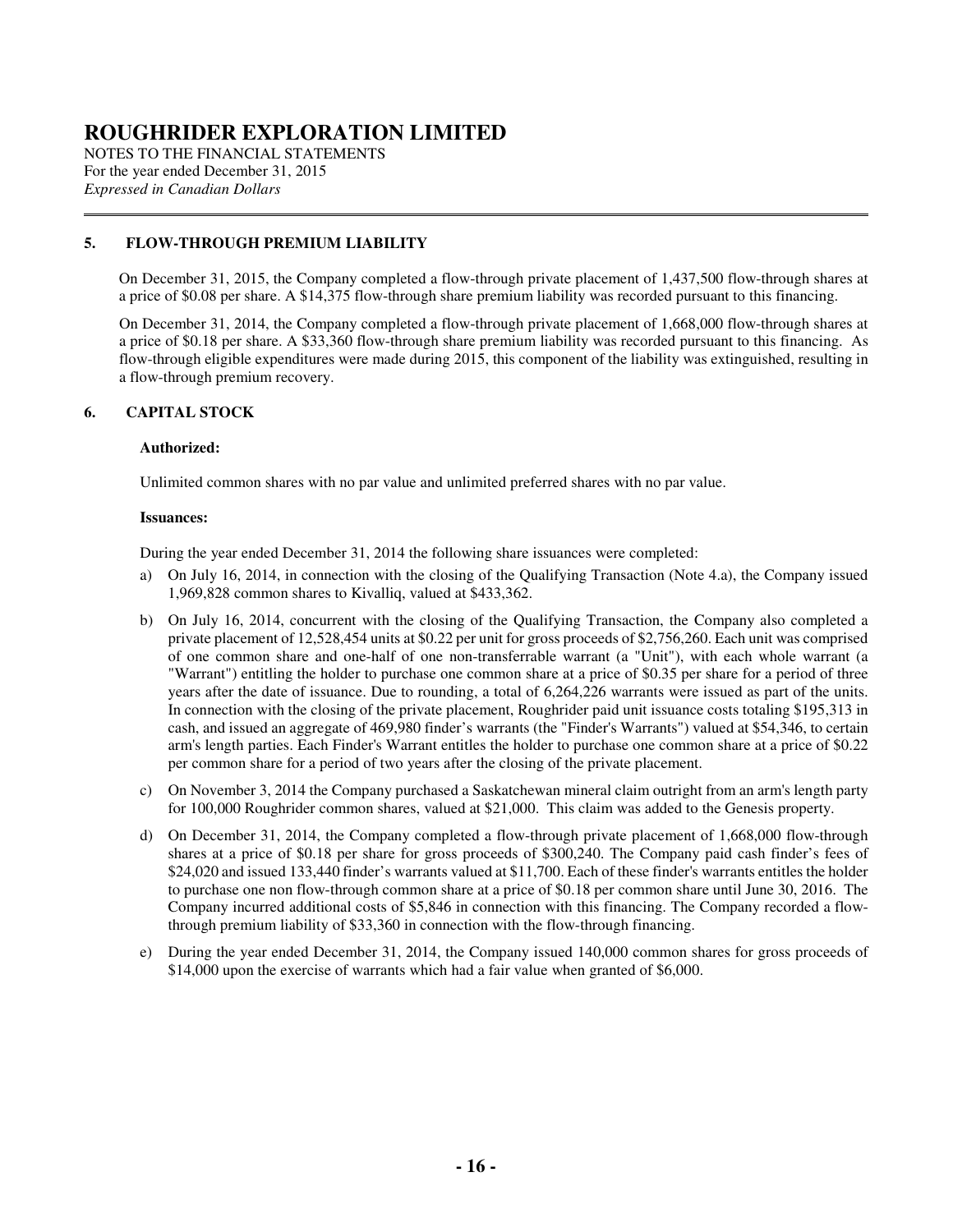NOTES TO THE FINANCIAL STATEMENTS For the year ended December 31, 2015 *Expressed in Canadian Dollars* 

#### **6. CAPITAL STOCK (CONTINUED) Issuances (continued):**

 $\overline{a}$ 

During the year ended December 31, 2015 the following share issuance was completed:

f) On December 31, 2015, the Company completed a flow-through private placement of 1,437,500 flow-through units at a price of \$0.08 per share for gross proceeds of \$115,000. Each unit consisted of one flow-through common share and one half of one non-flow-through warrant. The Company also paid cash finder's fees of \$5,400 and issued 67,500 finder's warrants with a Black-Scholes valuation of \$2,570. The warrants that form part of the flow-through units and the finder's warrants have identical terms. Each of these warrants entitles the holder to purchase one non flow-through common share at a price of \$0.12 per common share until December 31, 2017. The Company incurred additional costs of \$6,925 in connection with this financing. The Company recorded a flow-through premium liability of \$14,375 in connection with the flow-through financing.

One additional private placement was completed subsequent to December 31, 2015. Refer to Note 14, Subsequent Events, for further details.

### **Escrowed shares**

As at December 31, 2015, the Company has 1,944,000 shares held in escrow (2014 – 2,916,000). Under the escrow agreement, 10% (324,000 shares) of the originally escrowed common shares were released from escrow on the issuance of the Final Exchange Bulletin following completion of the Qualifying Transaction (Note 4.a). Additional tranches of 15% (486,000 shares) were released on January 16, 2015 and July 16, 2015; Further tranches of 15% will be released on January 16, 2016 (completed subsequent to December 31, 2015); July 16, 2016; January 16, 2017; and July 16, 2017.

#### **Stock options**

.

The Company has established a share purchase option plan whereby the Board of Directors may grant options to directors, officers, employees or consultants. The goal of this plan is to more closely align the interests of optionholders with the interests of shareholders.

The Company has been authorized by its shareholders to grant stock options numbering up to ten percent (10%) of the number of common shares issued and outstanding. Under the plan, the exercise price of each option shall be determined by the directors but will in no event be less than the discount market price for the common shares. Stock options granted are subject to a maximum term of 10 years and vest at the discretion of the Board of Directors. Options granted to consultants performing investor relations activities shall vest over a minimum of 12 months with no more than one quarter of such options vesting in any 3 month period.

|                                         | Number of<br>options | Weighted<br>average exercise<br>price |
|-----------------------------------------|----------------------|---------------------------------------|
| Outstanding, December 31, 2013          | Nil                  | <b>SNil</b>                           |
| Granted                                 | 1,950,000            | \$0.22                                |
| Outstanding, December 31, 2014 $& 2015$ | 1,950,000            | \$0.22                                |

Details of stock option activity are as follows:

Note: Additional stock options were granted subsequent to December 31, 2015. Refer to Note 14, Subsequent Events, for further details.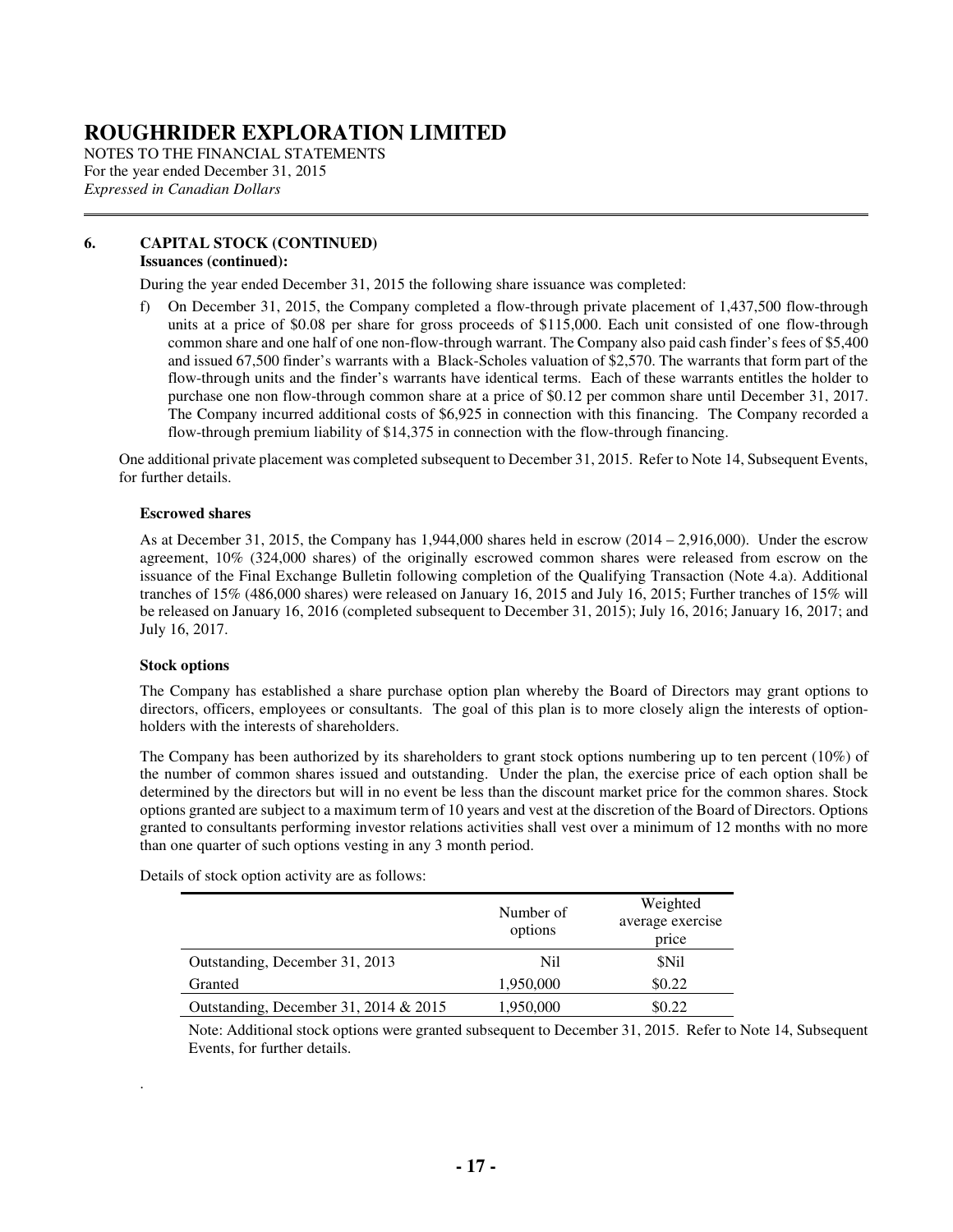NOTES TO THE FINANCIAL STATEMENTS For the year ended December 31, 2015 *Expressed in Canadian Dollars* 

#### **6. CAPITAL STOCK (CONTINUED) Stock options (continued)**

 $\overline{a}$ 

The following table summarizes information about stock options outstanding and exercisable to directors, officers, employees and consultants as at December 31, 2015:

| Grant date   | Expiry date  | Exercise<br>price | Number of options<br>outstanding and<br>exercisable | Remaining<br>contractual life |
|--------------|--------------|-------------------|-----------------------------------------------------|-------------------------------|
| Aug. 7, 2014 | Aug. 7, 2019 | \$0.22            | 1,950,000                                           | $3.63$ years                  |

The fair value of the stock options issued was calculated using the Black-Scholes Option Pricing Model, based on the following weighted average assumptions:

| Years ended:                    | Dec 31, 2015 | Dec 31, 2014 |
|---------------------------------|--------------|--------------|
| Average risk-free interest rate |              | 1.43%        |
| Expected dividend yield         |              | $0.00\%$     |
| Expected stock price volatility | --           | 144.6%       |
| Expected life                   |              | 5.0 years    |
| Value per option                |              | \$0.1975     |

 The fair value of options granted during the year ended December 31, 2015 is \$nil (2014 – \$385,166). The 2014 amount was allocated between share-based compensation expense of \$365,414 and exploration expense of \$19,752.

#### **Warrants**

Details of warrant activity are as follows:

|                                | Number of<br>warrants | Weighted<br>average<br>exercise price |
|--------------------------------|-----------------------|---------------------------------------|
| Outstanding, December 31, 2013 | 140,000               | \$0.10                                |
| Exercised                      | (140,000)             | \$0.10                                |
| Issued                         | 6,867,646             | \$0.34                                |
| Outstanding, December 31, 2014 | 6,867,646             | \$0.34                                |
| Issued                         | 786,250               | \$0.12                                |
| Outstanding, December 31, 2015 | 7,653,896             | \$0.32                                |

As at December 31, 2015, the outstanding stock purchase warrants were as follows:

| Expiry date                                  | Exercise price | Number of warrants | Remaining<br>life (years) |
|----------------------------------------------|----------------|--------------------|---------------------------|
| June 30, 2016                                | \$0.18         | $133,440^{(3)}$    | 0.50                      |
| July 16, 2016                                | \$0.22         | $469,980^{(3)}$    | 0.54                      |
| July 16, 2017                                | \$0.35         | 6,264,226          | 1.54                      |
| December 31, 2017                            | \$0.12         | $786,250^{(4)}$    | 2.00                      |
| Weighted average remaining contractual life: | 1.51           |                    |                           |

(3)finder's warrants

(4)67,500 of which are finder's warrants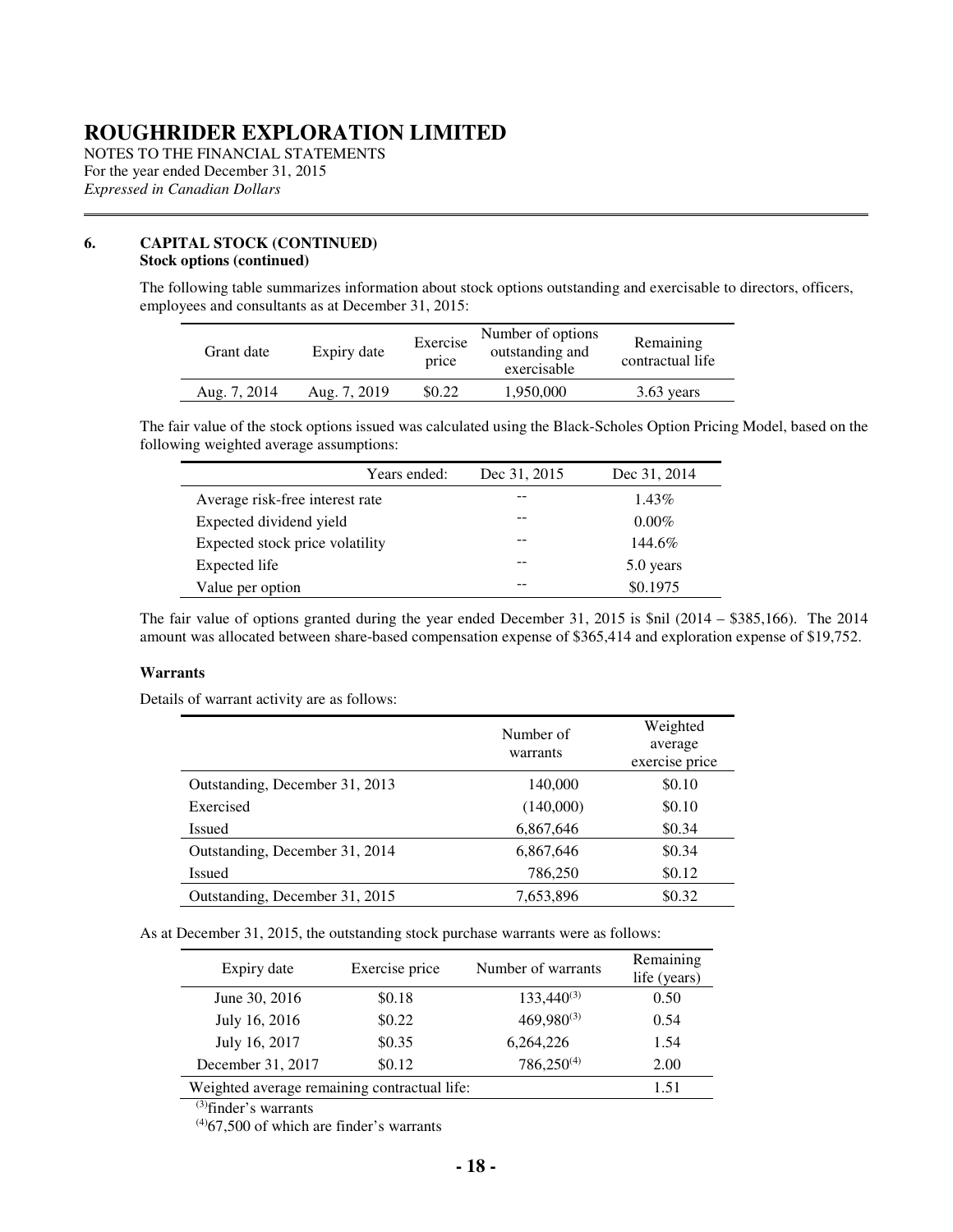NOTES TO THE FINANCIAL STATEMENTS For the year ended December 31, 2015 *Expressed in Canadian Dollars* 

## **6. CAPITAL STOCK (CONTINUED)**

#### **Warrants (continued)**

 $\overline{a}$ 

The fair value of the finder's warrants issued during the years presented was calculated using the Black-Scholes Option Pricing Model, based on the following weighted average assumptions:

| Issue date                      | Dec 31, 2015 | Dec 31, 2014 |
|---------------------------------|--------------|--------------|
| Exercise price                  | \$0.12       | \$0.34       |
| Average risk-free interest rate | $0.48\%$     | $1.22\%$     |
| Expected dividend yield         | $0.00\%$     | $0.00\%$     |
| Expected stock price volatility | 130.18%      | 100.56%      |
| Expected life                   | $2.00$ years | 2.90 years   |

Warrants were issued in conjunction with a private placement that was completed subsequent to December 31, 2015. Refer to Note 14, Subsequent Events, for further details.

## **7. CRITICAL ACCOUNTING ESTIMATES AND JUDGEMENTS**

The preparation of financial statements requires management to use judgement in making estimates and assumptions that affect the application of accounting policies and the reported amounts of assets, liabilities, income and expenses. Management has made judgements in a number of areas in preparing these financial statements. Those judgements that have the most significant effect on the amounts recognised in the financial statements are the determination whether the entity remains a going concern, and the assessment of impairment indicators for the Company's exploration property acquisition costs. Areas of critical accounting estimates include share-based payments and warrants and deferred tax assets.

### **Critical judgements**

#### a) Going Concern

These statements have been prepared on the assumption that the Company is able to continue as a going concern. Additional information relating to the going concern assumption is disclosed in Note 1.

### b) Impairment of Exploration Property Acquisition Costs

Management's judgement is that there are no significant indicators of impairment of exploration property acquisition costs. Further, ownership in exploration properties involves certain inherent risks due to the difficulties of determining and obtaining clear title to claims as well as the potential for problems arising from the frequently ambiguous conveyance history characteristics of many exploration properties. Also, the Company must periodically apply to the relevant Ministry of Energy and Minerals for exploration-licence renewals, extensions and conversions and is subject to the Ministry's decisions. The Company has investigated ownership of its exploration properties and in management's judgement, ownership of its exploration property interests are in good standing at December 31, 2015.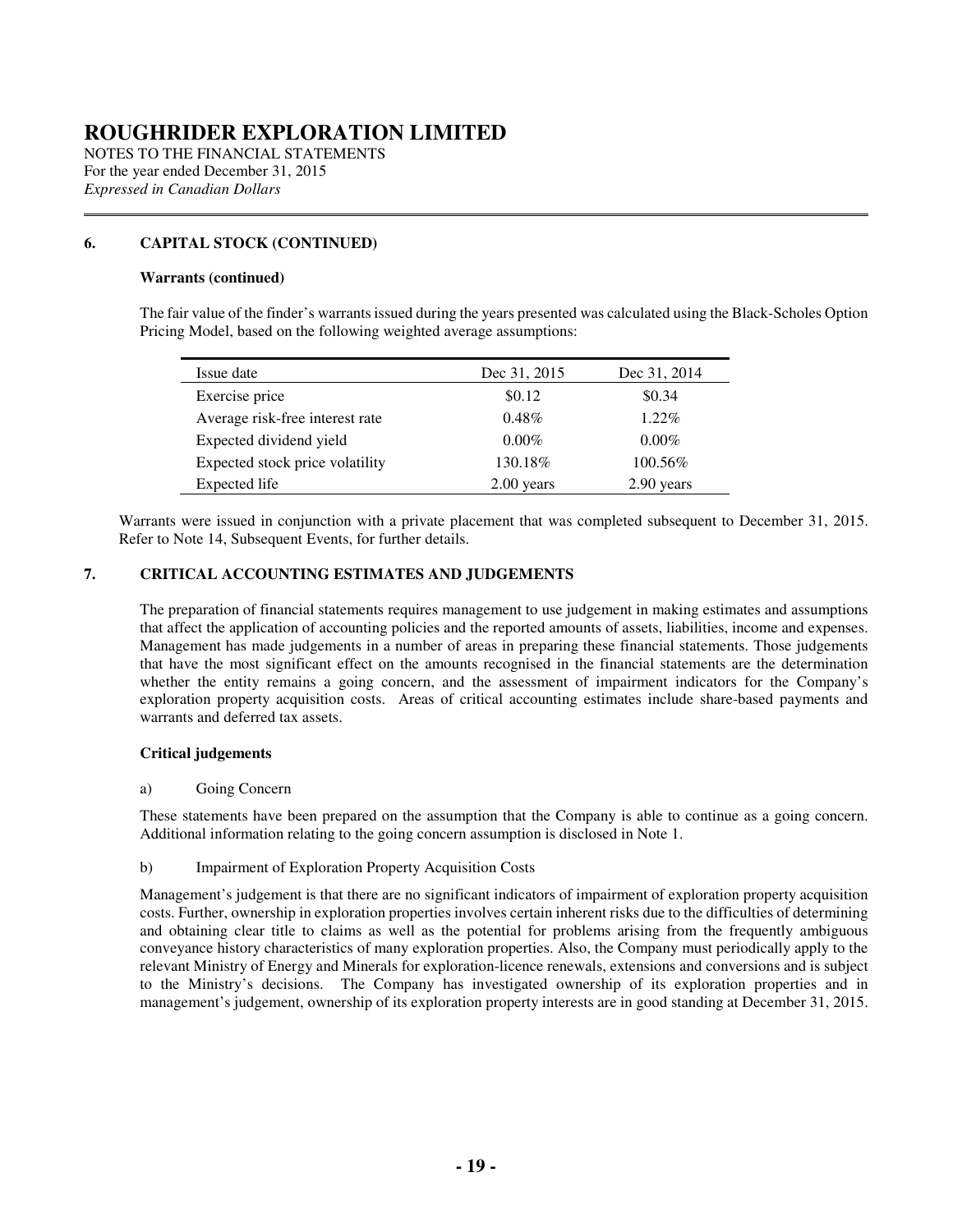NOTES TO THE FINANCIAL STATEMENTS For the year ended December 31, 2015 *Expressed in Canadian Dollars* 

 $\overline{a}$ 

## **7. CRITICAL ACCOUNTING ESTIMATES AND JUDGEMENTS (CONTINUED)**

#### **Key sources of estimation uncertainty**

#### a) Share-based payments and warrants

Determining the fair value of options and warrants requires the exercise of judgement related to the choice of a pricing model, the estimation of stock price volatility, the expected forfeiture rate and the expected term of the underlying instruments. Option and warrant pricing models require the input of highly subjective assumptions including the expected price volatility and expected life. Changes in the subjective input assumptions can materially affect the fair value estimate, and therefore the existing models do not necessarily provide a reliable single measure of the fair value of the Company's options or warrants at the date of grant. Any changes in the estimates or inputs utilized to determine fair value could result in a significant impact on the Company's future operating results or on other components of equity. Refer to Note 6 for a summary of assumptions used.

### b) Deferred tax assets

The estimation of income taxes includes evaluating the recoverability of deferred tax assets based on an assessment of the Company's ability to utilize the underlying future tax deductions against future taxable income prior to expiry of those deductions. Management assesses whether it is probable that some or all of the deferred income tax assets will not be realized. The ultimate realization of deferred tax assets is dependent upon the generation of future taxable income. To the extent that management's assessment of the Company's ability to utilize future tax deductions changes, the Company would be required to recognize more or fewer deferred tax assets, and future income tax provisions or recoveries could be affected.

Actual results may differ from the estimates made. Judgements and estimates, and their underlying assumptions, are reviewed on an ongoing basis. Revisions to accounting estimates or judgements are recognized in the period in which the estimates are revised and in any future periods affected.

## **8. INCOME TAXES**

A reconciliation of income taxes at statutory rates with the reported taxes is as follows:

|                                            |    | 2015       |    | 2014        |
|--------------------------------------------|----|------------|----|-------------|
|                                            |    |            |    |             |
| Loss for the year                          | S  | (616, 010) | S  | (2,026,459) |
|                                            |    |            |    |             |
| Expected income tax recovery               | \$ | (160,000)  | \$ | (527,000)   |
| Impact of flow-through shares              |    | 78,000     |    |             |
| Non-deductible expenses                    |    | (9,000)    |    | 95,000      |
| Share issuance cost                        |    | (4,000)    |    | (59,000)    |
| Other                                      |    | 4.640      |    | 1,000       |
| Change in unrecognized deferred tax assets |    | 90,000     |    | 490,000     |
| Total income tax recovery                  |    |            |    |             |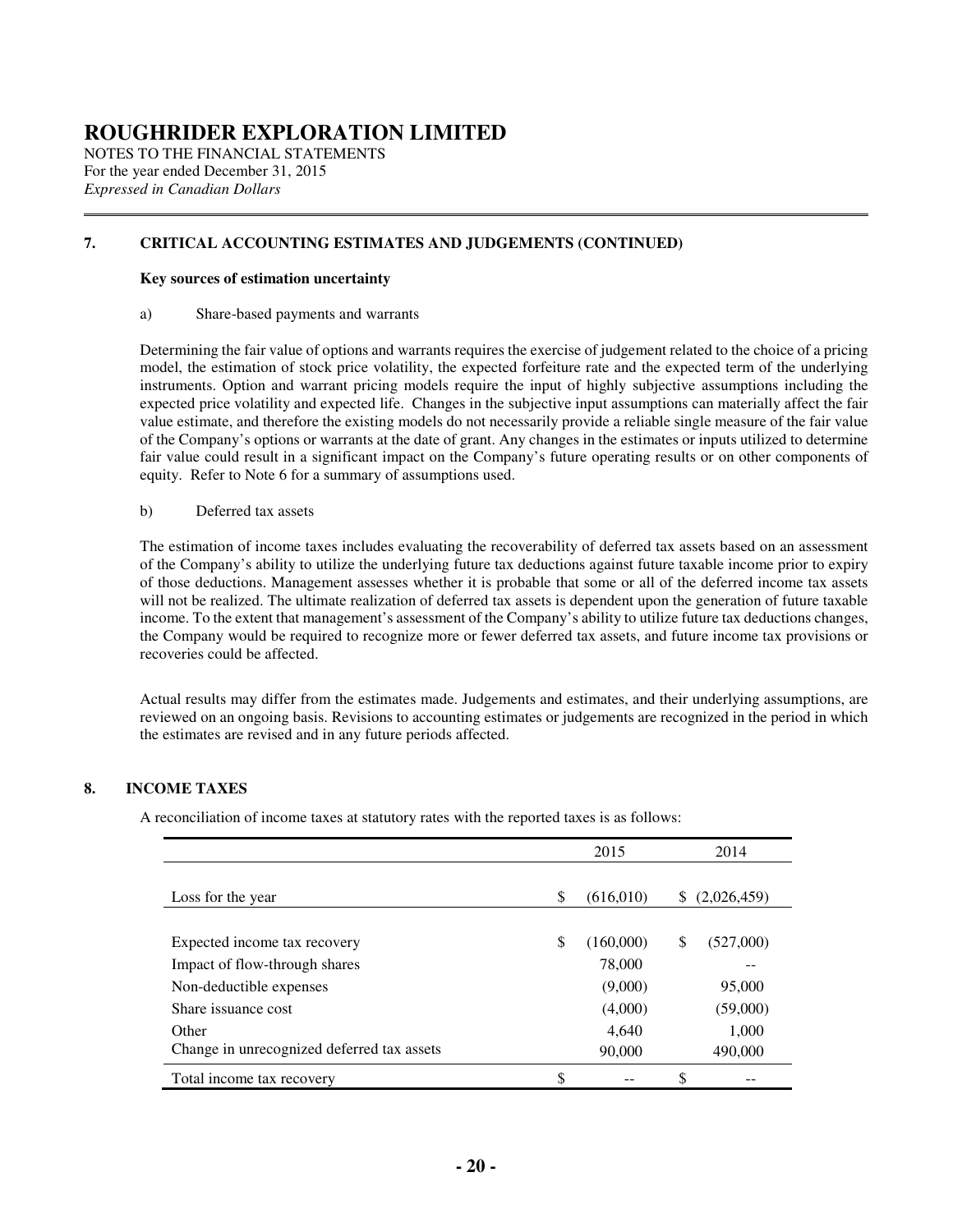NOTES TO THE FINANCIAL STATEMENTS For the year ended December 31, 2015 *Expressed in Canadian Dollars* 

### **8. INCOME TAXES (CONTINUED)**

 $\overline{a}$ 

The significant components of the Company's unrecorded deferred tax assets are as follows:

|                                                 |   | 2015      | 2014      |
|-------------------------------------------------|---|-----------|-----------|
| Deferred Tax Assets                             |   |           |           |
| Share issuance costs                            | S | 42,000    | 53,460    |
| <b>Exploration</b> expenses                     |   | 337,000   | 340,000   |
| Non-capital losses available for future periods |   | 233,000   | 129,000   |
|                                                 |   | 612,000   | 522,000   |
| Unrecognized deferred tax assets                |   | (612,000) | (522,000) |
| Net deferred tax assets                         | S |           |           |

The significant components of the Company's unrecognized temporary differences and tax losses are as follows:

|                                                    | 2015      | <b>Expiry Date</b><br>Range | 2014      | <b>Expiry Date</b><br>Range |
|----------------------------------------------------|-----------|-----------------------------|-----------|-----------------------------|
| Share issuance costs                               | 160,000   | 2036 to 2039                | 206,000   | 2035 to 2038                |
| <b>Exploration</b> expenses                        | 1,297,000 | No expiry                   | 1,309,000 | No expiry                   |
| Non-capital losses<br>available for future periods | 896,000   | 2031 to 2035                | 494,000   | 2031 to 2034                |

### **9. RELATED PARTY TRANSACTIONS**

Related parties and related party transactions impacting the accompanying financial statements are summarized below and include transactions with the following individuals or entities:

### **Key management personnel:**

Key management personnel are those persons that have the authority and responsibility for planning, directing and controlling the activities of the Company, directly or indirectly. Key management includes executive and nonexecutive members of the Company's Board of Directors, corporate officers and a vice president. Apart from legal fees disclosed later in this section, key management personnel received no remuneration for their services up to the date of the Qualifying Transaction.

For the year ended December 31, 2015, officers and a vice president of the Company were compensated with cash compensation of \$264,000, included in salaries and in exploration expenses, (2014 – \$160,000). No options were granted to officers or the vice president in 2015. In 2014, officers and a vice president were granted a total of 600,000 options with a Black-Scholes calculated value of \$118,512. Non-executive members of the Company's Board of Directors received no cash compensation in either year. In 2015, members of the Board of Directors were granted no options, but in 2014, members of the Board of Directors were granted a total of 750,000 options with a Black-Scholes calculated value of \$148,140. All options described herein formed part of the option grant of 1,950,000 options more fully described in Note 6.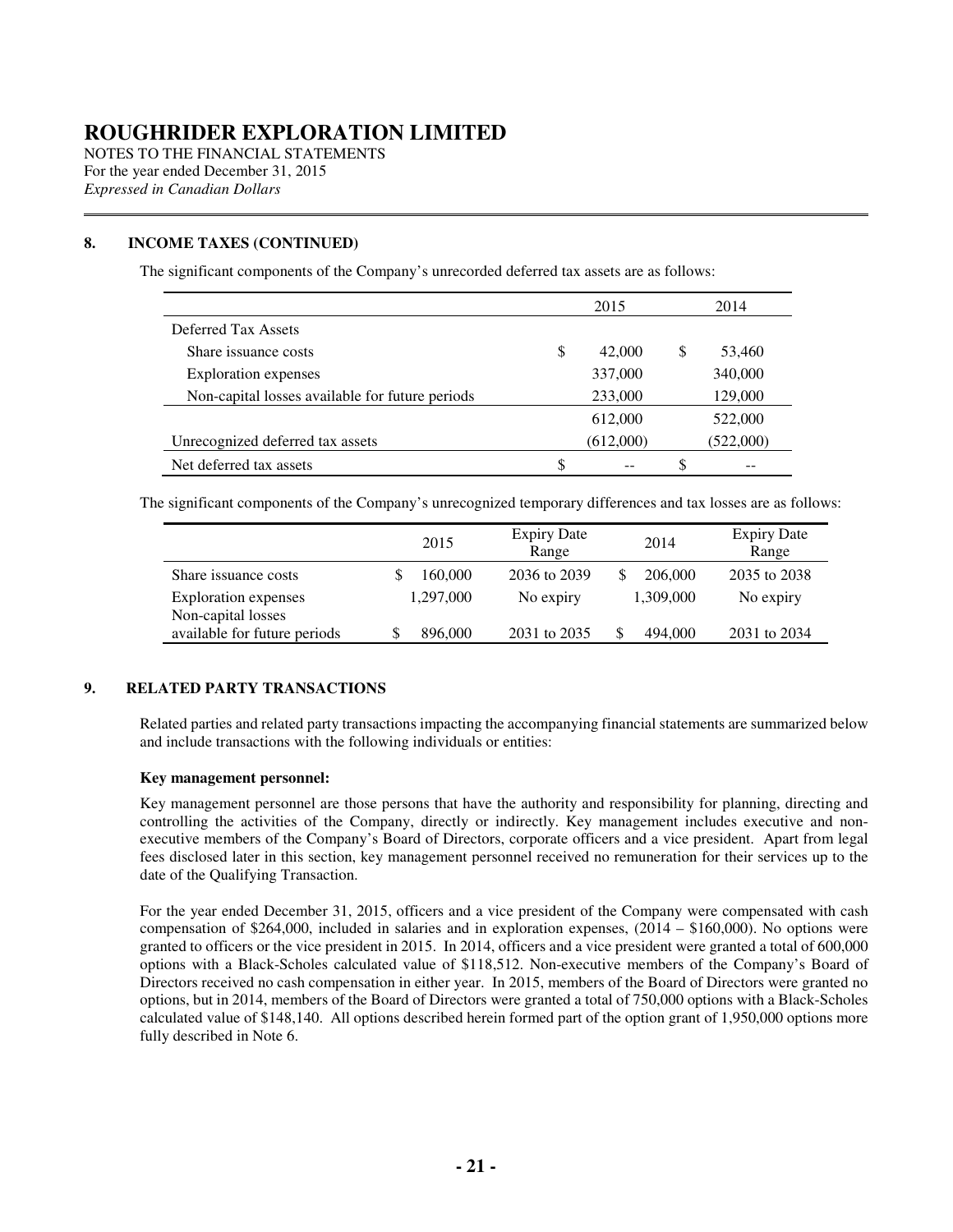NOTES TO THE FINANCIAL STATEMENTS For the year ended December 31, 2015 *Expressed in Canadian Dollars* 

### **9. RELATED PARTY TRANSACTIONS (continued)**

#### **Other related parties:**

In the year ended December 31, 2015, services valued at \$20,232 (2014 - \$108,500) were received from law firms for which one of the directors of the Company was a partner during the year. In addition, administrative support services in the amount of \$3,152 were received from a company controlled by one of the directors of the Company.

As at December 31, 2015, \$28,350 (2014 – \$15,643) was owing to related parties, and has been included in accounts payable and accrued liabilities. In addition, \$7,180 (2014 – nil) was owed to the Company by related parties, and has been included in prepaid expenses.

#### **10. LOANS**

 $\overline{a}$ 

As at December 31, 2015, the Company had \$22,460 in loans (2014 - \$22,460). These loans are non-interest bearing with no specific terms of repayment. Subsequent to December 31, 2015, the loans were repaid (Note 14 - Subsequent Events).

#### **11. CAPITAL DISCLOSURES**

The Company manages its common shares, options and warrants as capital, each components of shareholders' equity. As at December 31, 2015, the Company's shareholders' equity was \$1,334,090. As the Company is an explorationstage mining company, its principal source of funds is from the issuance of common shares (See Note 1: Nature and continuance of operations). When managing the capital structure, the Company's competing objectives are to minimize the number of shares issued and to raise sufficient capital to both safeguard its ability to continue as a going concern, and to execute near-term exploration objectives. The Company has not established any quantitative capital management criteria as the competing objectives require subjective analysis.

The Company is not subject to any externally imposed capital requirements.

#### **12. FINANCIAL INSTRUMENTS AND RISK MANAGEMENT**

#### **Financial risk factors**

The Company's risk exposures and the impact on the Company's financial statements are summarized below.

#### *Credit risk*

Financial instruments that potentially subject the Company to a significant concentration of credit risk consist primarily of cash and cash equivalents. The Company limits its exposure to credit loss by placing its cash with a major Canadian bank. The Company's only significant receivable at December 31, 2015 relates to a sales tax refund from the Government of Canada, who is not considered a default risk.

#### *Liquidity risk*

All of the Company's current financial liabilities are anticipated to mature within the next fiscal period. The Company intends to settle these with funds from its positive working capital position.